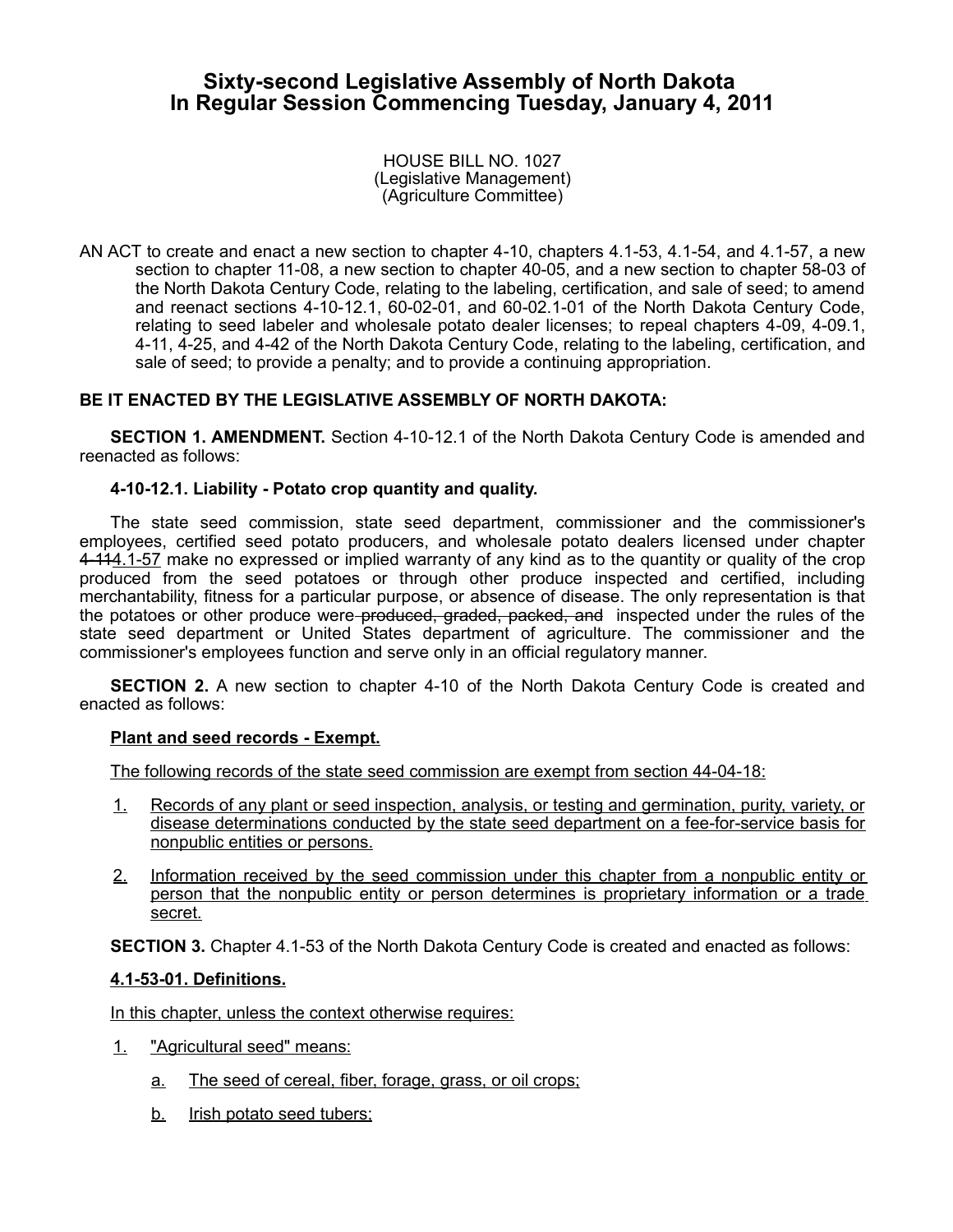- c. Lawn seed;
- d. Any other seed designated by the seed commissioner as agricultural seed; and
- e. Any mixture of seeds referenced in this subsection.
- 2. "Blend" means seed that consists of more than one variety, provided each variety consists of more than five percent of the whole, by weight.
- 3. "Brand" means a design, name, number, symbol, or word used to identify the seed of one person and distinguish the seed from that of another person.
- 4. "Certification" means a process that:
	- a. Is designed to maintain the genetic purity and varietal identity of crop cultivars; and
	- b. Requires a variety of components, including:
		- (1) An examination of records provided by the producer;
		- (2) An inspection of the field in which the plants producing seed for certification are growing; and
		- (3) The testing and grading of a representative sample.
- 5. "Certified" means a designation that the seed department has authorized a labeler to use on seed that met the requirements for certification.
- 6. "Conditioning" means any process to remove unwanted seeds or other matter from a seed lot in order to produce a uniform product.
- 7. "Flower seed" means the seed of a herbaceous plant grown for its bloom, ornamental foliage, or other ornamental part.
- 8. "Germination" means the physiological process of development and the emergence from the seed embryo of essential structures that are indicative of the ability to produce a normal plant under favorable conditions.
- 9. "Hard seed" means a seed that has an impermeable seed coat and has not absorbed water by the end of the prescribed test period.
- 10. "Inert matter" means anything other than unbroken seeds.
- 11. "Kind" means one or more related species or subspecies known singly or collectively by a common name.
- 12. "Label" means a device or tag attached to a seed container, printed or stamped information on a seed container, or written information accompanying a lot of bulk seed.
- 13. "Labeler" means the person identified by name and address on the label.
- 14. "Lot" means an identifiable quantity of seed that is uniform within permitted tolerances for the factors that appear on its label.
- 15. "Mixture" means seed consisting of more than one kind, each in excess of five percent of the whole, by weight.
- 16. "Official seed-certifying agency" means: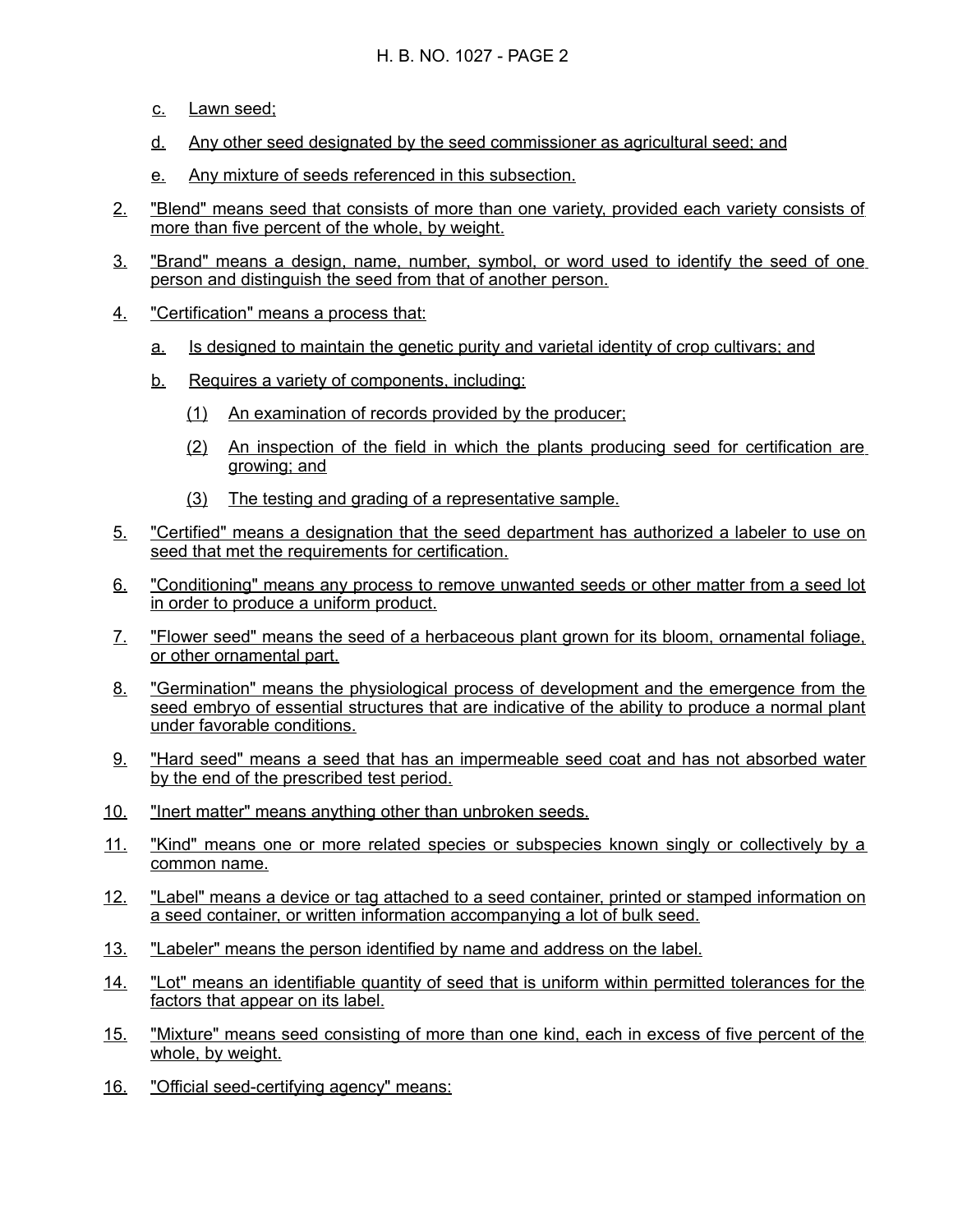- a. An agency that is authorized under the laws of a state, territory, or possession to officially certify seed and which has standards and procedures approved by the United States secretary of agriculture to assure the genetic purity and identity of any seed it certifies; or
- b. An agency of a foreign country if the United States secretary of agriculture has determined that the agency adheres to seed certification procedures and standards that are comparable to those generally adhered to by a seed - certifying agency meeting the criteria set forth in subdivision a.
- 17. "Prohibited weed seed" means:
	- a. The seed or propagule of any weed designated as noxious by the agriculture commissioner in accordance with section 4.1-47-05; or
	- b. The seed or propagule of any weed determined by the seed commissioner to be highly destructive and difficult to control by good cultural practices or by the use of herbicides.
- 18. "Pure seed" means a quantity of seed that belongs to a particular kind or variety and which does not contain either inert matter or seeds of another kind or variety.
- 19. "Record" includes all information relating to origin or source, variety, lot identification, quantity, inspection, processing, testing, labeling, distribution, and file samples of the seed.
- 20. "Restricted weed seed" means a seed that is determined by the seed commissioner to be:
	- a. Objectionable in agricultural seed, lawn or turf seed, vegetable seed, and flower seed; and
	- b. Controllable by good cultural practices or the use of herbicides.
- 21. "Selection" means a subgroup of a variety and includes clones, lines, and strains.
- 22. "Treated" means a seed has received an application of a substance intended to enhance the performance of the seed or alter a physiological process of the plant.
- 23. "Unbroken seed" means a seed that is more than fifty percent intact.
- 24. "Variety" means a subdivision of a kind that:
	- a. Can be differentiated by one or more identifiable morphological, physiological, or other characteristics from other varieties of the same kind;
	- b. Has describable variations in essential and distinct characteristics; and
	- c. Will remain unchanged in its essential and distinct characteristics and uniformity when reproduced or reconstituted, as required by the different categories of varieties.

### **4.1 - 53 - 02. Seed department - Location.**

 The North Dakota seed department is the official seed - certifying agency of the state. The seed department must be located on the campus of North Dakota state university of agriculture and applied science.

### **4.1 - 53 - 03. Official seal.**

The seed department shall have and use an official departmental seal that has been recorded in the office of the secretary of state.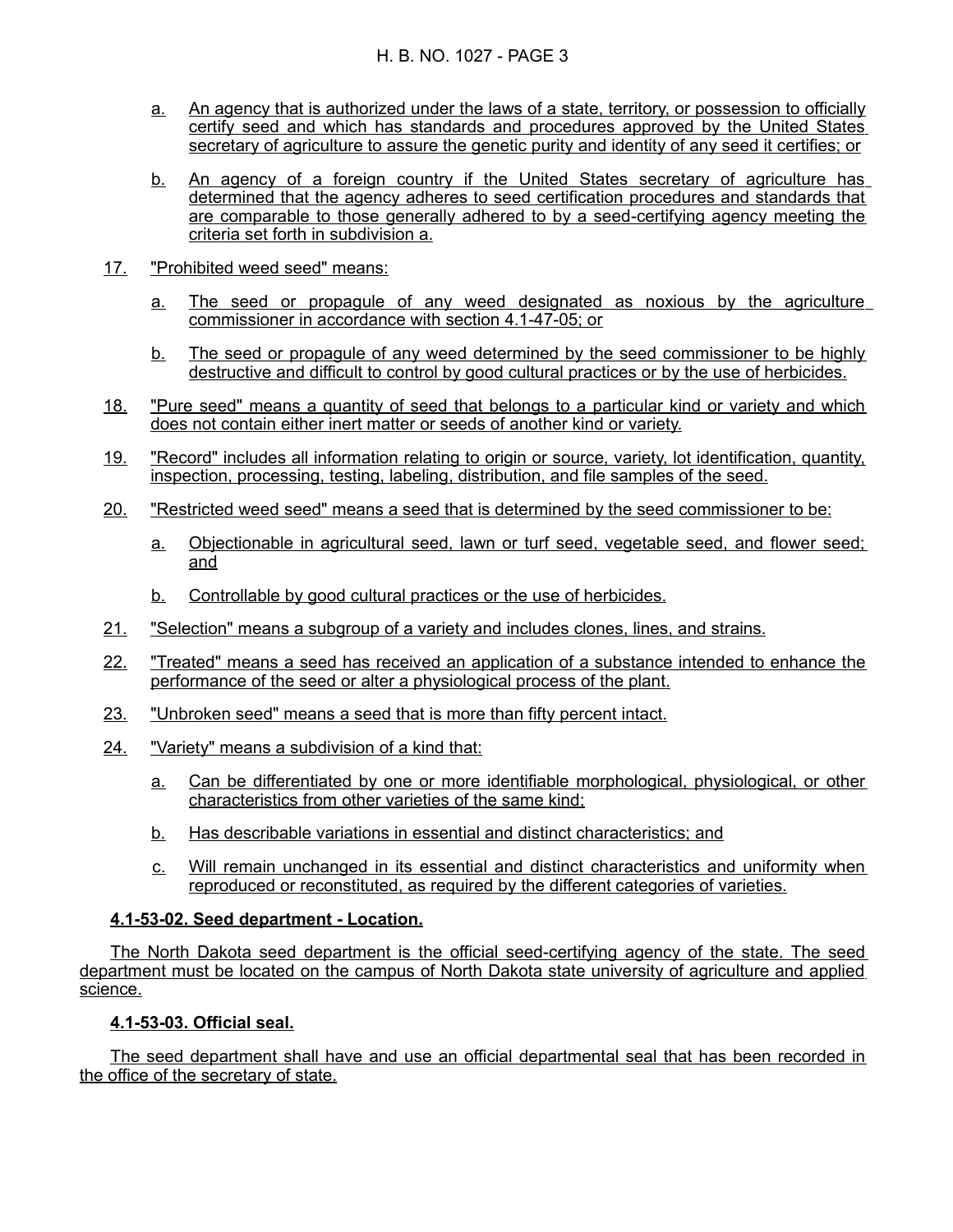## **4.1 - 53 - 04. Seed commission - Membership.**

The seed commission is the governing board of the seed department. The seed commission consists of the following nine members:

- 1. An individual appointed by the North Dakota crop improvement association;
- 2. An individual appointed by the North Dakota certified seed potato growers association;
- 3. An individual appointed by the North Dakota dry edible bean seed growers association;
- 4. An individual appointed by the North Dakota agricultural association;
- 5. An individual appointed by the North Dakota potato council;
- 6. A resident of this state appointed by the northern plains potato growers association;
- 7. An individual who operates a seed-conditioning plant approved by the seed department, appointed by the North Dakota grain dealers association;
- 8. The director of the agricultural experiment station or the director's designee; and
- 9. The agriculture commissioner or the agriculture commissioner's designee.

## **4.1 - 53 - 05. Seed commission - Chairman - Meetings.**

- 1. The agriculture commissioner shall serve as the chairman of the seed commission.
- 2. The chairman shall call all regular meetings of the seed commission and shall call a special meeting within seven days if petitioned to do so by two members of the seed commission.
- 3. The seed commission shall hold at least two regular meetings each year.

## **4.1-53-06. Seed commission - Appointment of proxy.**

If a member of the seed commission is unable to attend a meeting of the commission, the member may appoint a proxy. The appointment must be in writing and must be presented to the chairman. The vote of the proxy is final.

### **4.1 - 53 - 07. Seed commission - Members - Compensation.**

Each member of the seed commission, except the agriculture commissioner and the director of the agricultural experiment station, is entitled to receive compensation at the rate of one hundred thirty-five dollars per day and reimbursement for expenses, as provided by law for state officers, if the member is attending a commission meeting or performing duties directed by the commission.

### **4.1 - 53 - 08. Seed commission - Powers.**

The seed commission may:

- 1. Establish branch offices and laboratories at locations in this state, other than the campus of North Dakota state university of agriculture and applied science, if the seed commissioner determines that they are necessary to carry out the duties of the seed commission, the seed commissioner, or the seed department;
- 2. Dismiss the seed commissioner for cause; and
- 3. Appoint an acting seed commissioner if the position becomes vacant.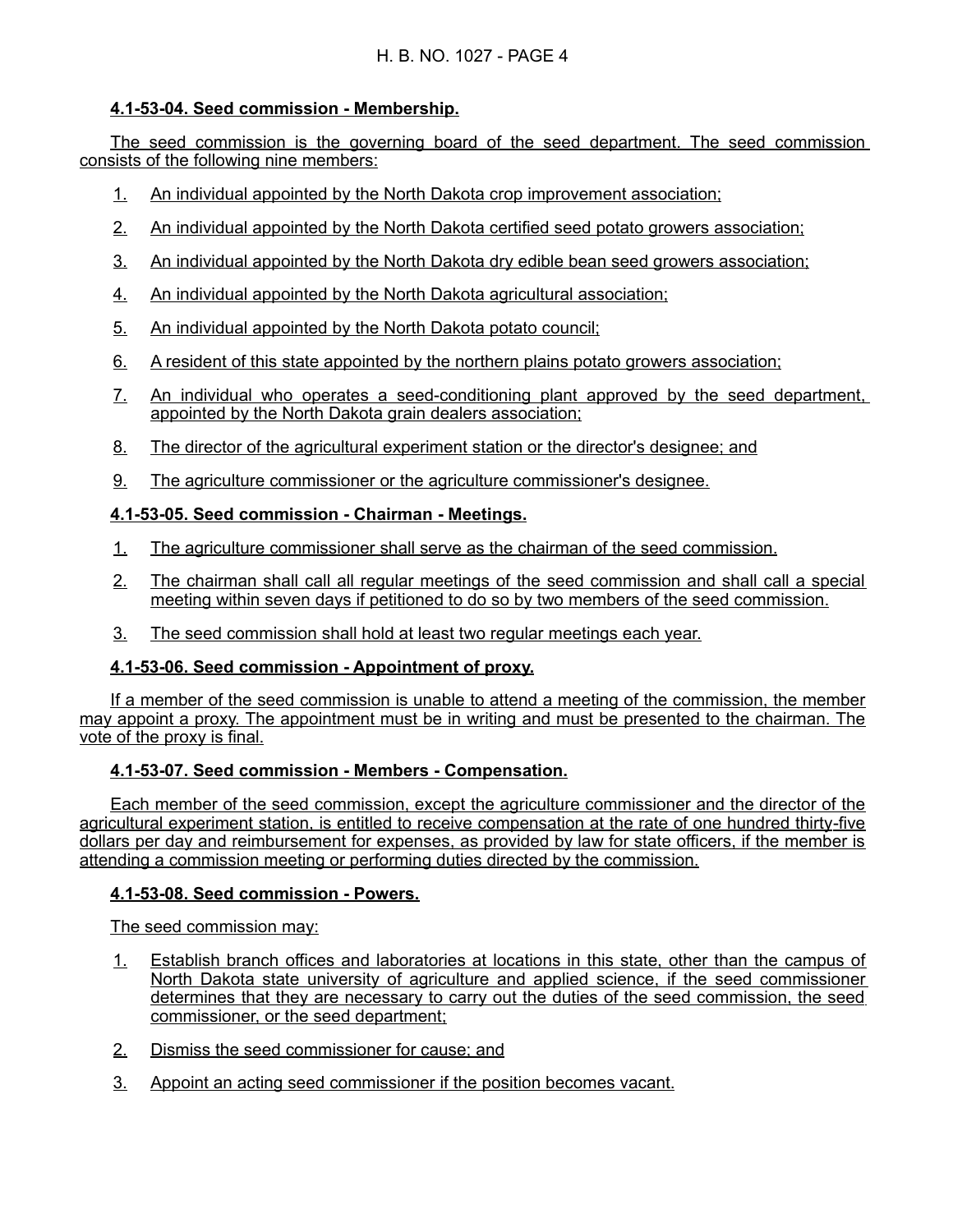## **4.1 - 53 - 09. Seed commission - Duties.**

The seed commission shall:

- 1. Appoint a seed commissioner;
- 2. Compensate the seed commissioner; and
- 3. Review the appointment of a seed commissioner, annually.

### **4.1 - 53 - 10. Seed commissioner - Powers.**

The seed commissioner may:

- 1. Contract with North Dakota state university of agriculture and applied science for the use of facilities and equipment:
- 2. Contract with any person for any lawful purpose;
- 3. Enter upon real property and access any structure and personal property, at any time, to:
	- a. Inspect, sample, and test seed for compliance with this chapter; and
	- b. Inspect records for compliance with this chapter; and
- 4. Collect royalty, research, and patent fees.

## **4.1 - 53 - 11. Seed commissioner - Duties.**

The seed commissioner shall:

- 1. Manage the seed department;
- 2. Provide, equip, and maintain offices, laboratories, and any other facilities necessary to carry out this chapter, subject to the approval of the seed commission;
- 3. Employ and compensate necessary personnel;
- 4. Permit North Dakota state university of agriculture and applied science to use the seed department facilities and the services of the seed department laboratories at convenient times;
- 5. Determine the nature and size of any seed and plant samples required by the seed department in order to conduct official tests or make official determinations and shall prescribe the manner in which the seed and plant samples are to be obtained and delivered to the seed department;
- 6. Provide commodity inspection services upon request;
- 7. Establish and charge fees for services, subject to the approval of the seed commission;
- 8. Provide periodic reports to the seed commission regarding the management and operation of the seed department;
- 9. Recommend to the seed commission the biennial budget and annual salary schedules for the seed department;
- 10. Submit the seed department's biennial budget, as approved by the seed commission, to the office of management and budget;
- 11. Do all things necessary to enforce this chapter and rules implementing this chapter; and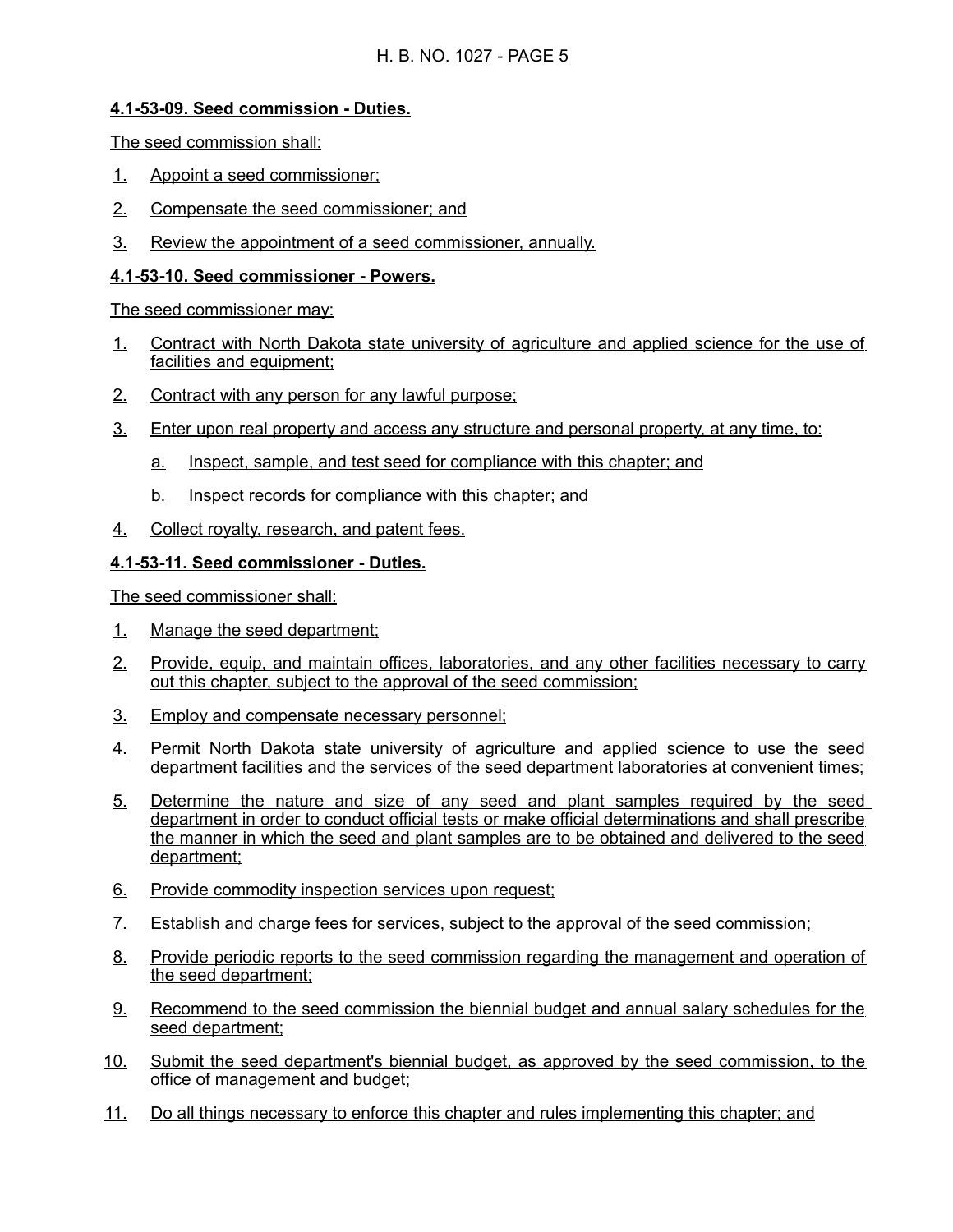12. Perform any other duties as directed by the seed commission.

## **4.1 - 53 - 12. Agricultural seed - Label requirements.**

- 1. Agricultural seed offered for sale or sold in this state, for planting purposes, must be labeled.
- 2. a. If the agricultural seed is offered for sale or sold in a container, the label must be plainly printed in English and conspicuously placed on or attached to the container.
	- b. If the agricultural seed is offered for sale or sold in bulk, the label must be plainly printed in English and provided to the purchaser at or before the time of delivery.

## **4.1 - 53 - 13. Agricultural seed - Label - Content.**

A label required by section 4.1-53-12 must include:

- 1. The lot number or other lot identification;
- 2. a. The state or foreign country in which the seed was grown; or
	- b. A statement indicating that the origin of the seed is unknown;
- 3. The percentage by weight of all weed seed;
- 4. The name of each restricted weed seed present and its rate of occurrence per pound [453.59 grams], if:
	- a. In seeds of grasses and small seeded legumes, the rate of occurrence exceeds thirteen seeds per pound [453.59 grams]; or
	- b. In any other agricultural seeds, the rate of occurrence exceeds five seeds per pound [453.59 grams];
- 5. The percentage by weight of any other agricultural seeds present;
- 6. The percentage by weight of inert matter;
- 7. a. The percentage of germination, exclusive of hard seed;
	- b. The percentage of hard seed, if applicable; and
	- c. The month and year in which the percentages were determined; and
- 8. The full name and address of the labeler.

## **4.1 - 53 - 14. Agricultural seed - Label requirements - Treated seed.**

- 1. In addition to any other requirements set forth in this chapter, if the seed has been treated, the label must indicate that the treatment has occurred and must include the commonly accepted, coined, chemical, or abbreviated chemical name of the substance used in the treatment.
	- a. If the substance with which the seed was treated is harmful to humans or to other vertebrate animals, the label must contain a cautionary statement prohibiting use of the seed for human or animal consumption.
	- b. If the substance with which the seed was treated is a mercurial or a similarly toxic substance, the label must contain a statement and symbol indicating that the substance is poison.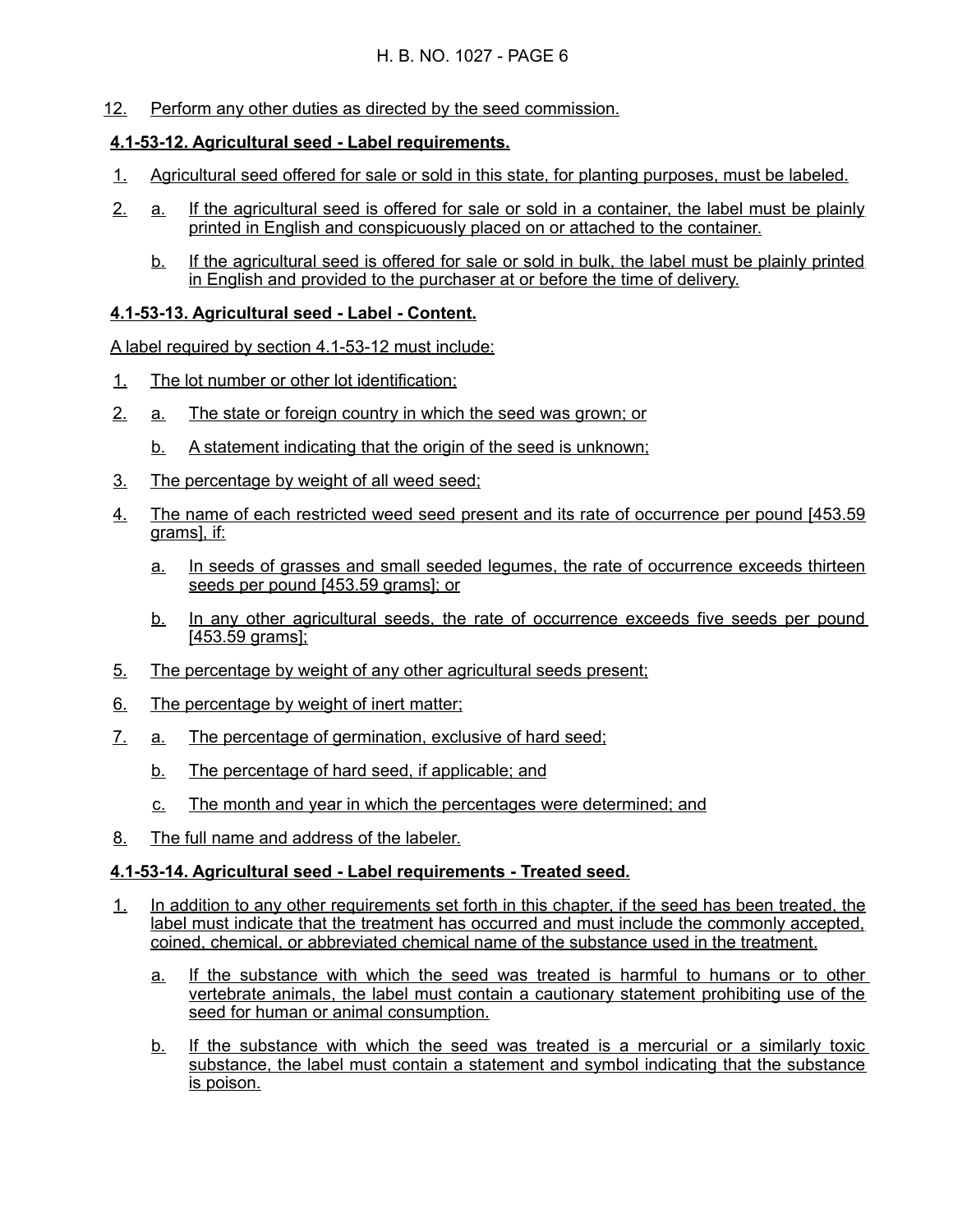- c. If the substance with which the seed was treated is an inoculant, the label must contain the date beyond which the inoculant is claimed not to be effective for use on that particular seed.
- 2. The information required by this section may be placed on a separate label.

## **4.1 - 53 - 15. Agricultural seed - Label requirement - Hermetically sealed containers.**

In addition to any other label requirements set forth in this chapter, if agricultural seed that is offered for sale or sold is in a container that has been hermetically sealed, the label must so indicate.

### **4.1 - 53 - 16. Agricultural seed - Additional label requirements - Limited applicability.**

- 1. In addition to any other label requirements set forth in this chapter, the label on each container of barley, canola, dry beans, durum, field peas, flax, oats, rye, soybeans, and wheat seed offered for sale or sold in this state for planting purposes must include:
	- a. The kind of each agricultural seed;
	- b. The variety of each agricultural seed component constituting more than five percent of the whole; and
	- c. The percentage by weight of each agricultural seed component constituting more than five percent of the whole.
- 2. In addition to any other requirements set forth in this chapter, the label on each container of agricultural seed other than barley, canola, dry beans, durum, field peas, flax, oats, rye, soybeans, and wheat seed offered for sale in this state for planting purposes:
	- a. Must include the kind of each agricultural seed;
	- b. May include the variety of each agricultural seed component constituting more than five percent of the whole; and
	- c. Must include the percentage by weight of each agricultural seed component constituting more than five percent of the whole.

## **4.1 - 53 - 17. Agricultural seed - Selling by brand - Label requirement.**

The seed of barley, canola, dry beans, durum, field peas, flax, oats, rye, soybeans, and wheat may be sold by brand, provided the true variety name or number is clearly stated on the label.

## **4.1 - 53 - 18. Canola seed - Additional label requirements.**

In addition to any other requirements set forth in this chapter, if the agricultural seed is canola, the seed must:

- 1. Have been certified by the seed commissioner as meeting the standards of this state; or
- 2. Have been certified by the appropriate agency of another state or country having canola certification standards that are determined by the seed commissioner to meet or exceed the standards of this state.

### **4.1 - 53 - 19. Agricultural seed components - Label requirements - Mixture or blend - Designation.**

If more than ten percent of the whole consists of an aggregate of agricultural seed components, each present in an amount not exceeding five percent of the whole, the label must include each component in excess of one percent of the whole named together with the percentage by weight of each. Each component must be listed in the order of its predominance. If more than one component is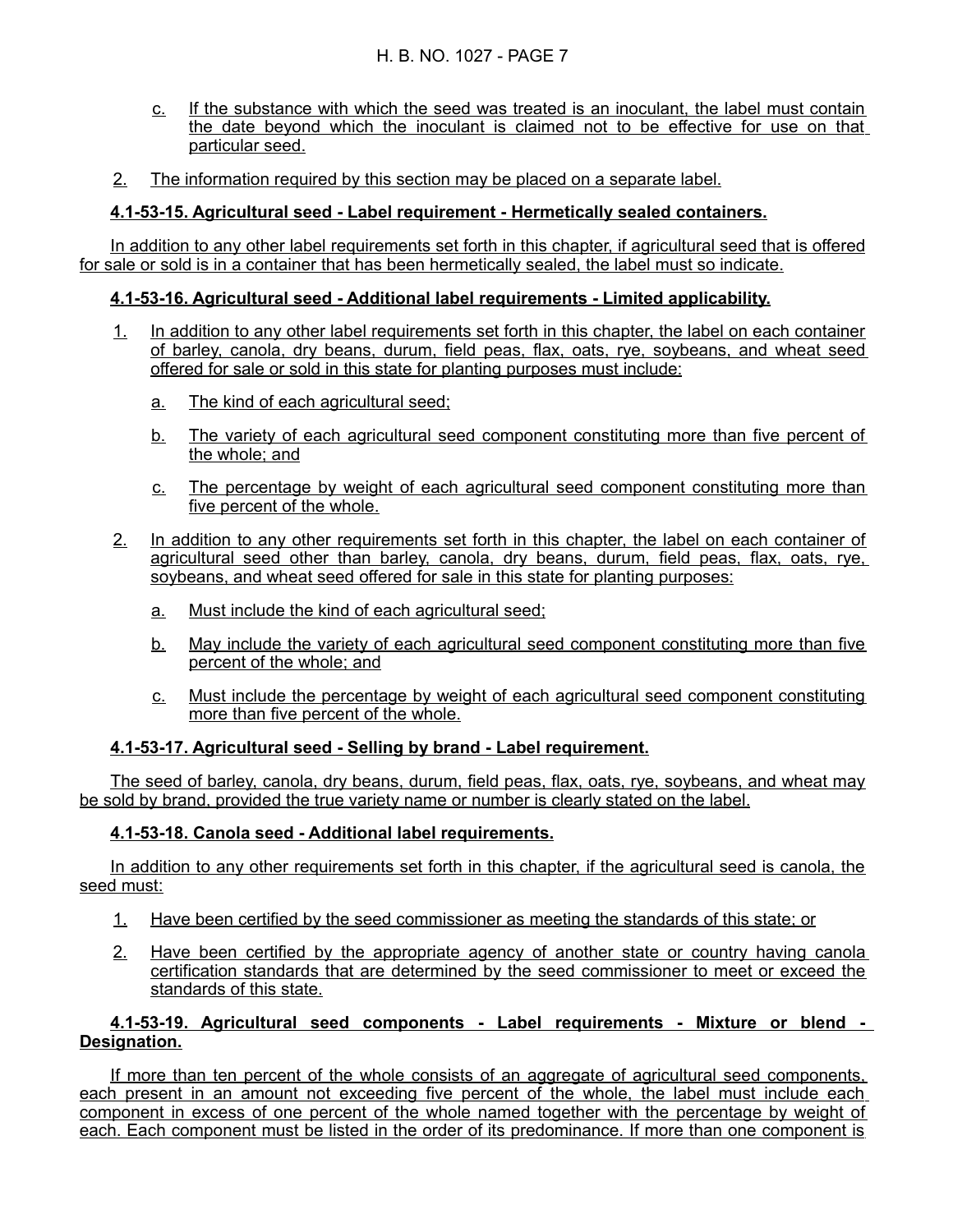named, the word "mixture" or "blend" must be stated appropriately with the name of the mixture or blend.

## **4.1 - 53 - 20. Agricultural seed - Sale of small quantities - Container label requirements.**

If agricultural seed is sold in quantities of five pounds [2.26796 kilograms] or less, the container into which the seed is placed is exempt from the labeling requirements of this chapter provided:

- 1. The container from which the seed is taken is in compliance with the labeling requirements of this chapter; and
- 2. The seed is removed from the container referenced in subsection 1 and weighed, in the presence of the purchaser.

## **4.1 - 53 - 21. Vegetable seed - Label requirements.**

- 1. Each container of vegetable seed offered for sale or sold in this state, for planting purposes, must be labeled.
- 2. The label must be plainly printed in English and placed conspicuously on or attached to the container.

## **4.1 - 53 - 22. Vegetable seed - Label - Content.**

The label for vegetable seed packed in units of one pound or less and the label for vegetable seed on prepared mats, tapes, or in preplanted containers must include:

- 1. The kind and variety of seed;
- 2. The lot number or other lot identification;
- 3. The full name and address of the labeler;
- 4. The month and year in which the germination test was completed; and
- 5. a. The percentage of germination; or
	- b. The date by which the seed must be sold, as established in section 4.1-53-52.

## **4.1-53-23. Vegetable seed - Additional label requirements.**

If the germination test referenced in section 4.1-53-22 results in a finding that the seed does not meet the standards for germination, as established by the commissioner, the label must include:

- 1. The percentage of germination, exclusive of hard seed;
- 2. The percentage of hard seed, if present; and
- 3. The words "below standard" in at least eight-point type.

## **4.1 - 53 - 24. Vegetable seed - Larger units - Label requirements - Exception.**

- 1. The label for any vegetable seed other than that referenced in section 4.1-53-22 must include:
	- a. The lot number or other lot identification;
	- b. (1) The kind and variety of vegetable seed present in excess of five percent by weight;
		- (2) The percentage by weight of each seed referenced in paragraph 1, in order of its predominance;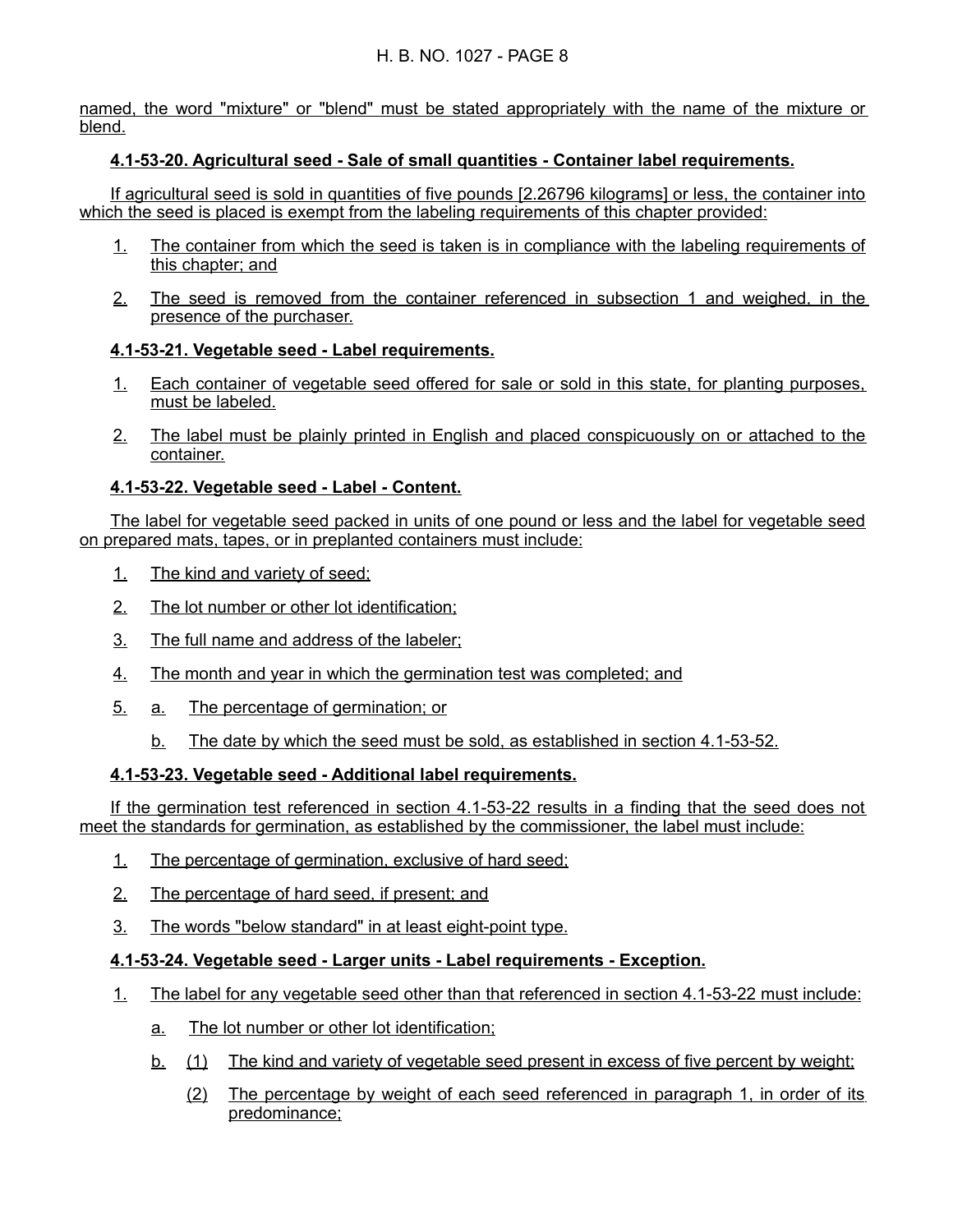- (3) The percentage of germination for each seed referenced in paragraph 1, exclusive of hard seed;
- (4) The percentage of hard seed, if present; and
- (5) The month and year that the percentages were determined; and
- c. The full name and address of that labeler.
- 2. If vegetable seed is sold in quantities of five pounds [2.26796 kilograms] or less, the container into which the seed is placed is exempt from the labeling requirements of this chapter provided:
	- a. The container from which the seed is taken is in compliance with the labeling requirements of this chapter; and
	- b. The seed is removed from the container referenced in subsection 1 and weighed, in the presence of the purchaser.

### **4.1 - 53 - 25. Vegetable seed - Quantity - Label requirement.**

If the vegetable seeds are on a mat, on tape, or in some other germination medium, and the quantity of seed cannot be readily determined, the label must include the minimum number of seeds per definable unit.

### **4.1 - 53 - 26. Vegetable seed - Label requirements - Treated seed.**

- 1. In addition to any other requirements set forth in this chapter, if the vegetable seed has been treated, the label must indicate that the treatment has occurred and must include the commonly accepted, coined, chemical, or abbreviated chemical name of any substance used in the treatment.
- 2. If the substance with which the seed was treated is harmful to humans or to other vertebrate animals, the label must contain a cautionary statement prohibiting use of the seed for human or animal consumption.
- 3. If the substance with which the seed was treated is a mercurial or a similarly toxic substance, the label must contain a statement and symbol indicating that the substance is poison.
- 4. If the substance with which the seed was treated is an inoculant, the label must contain the date beyond which the inoculant is claimed not to be effective on that particular seed.
- 5. The information required by this section may be placed on a separate label.

## **4.1 - 53 - 27. Vegetable seed - Label requirement - Hermetically sealed containers.**

In addition to any other label requirements set forth in this chapter, if vegetable seed that is offered for sale or sold is in a container that has been hermetically sealed, the label must so indicate.

### **4.1 - 53 - 28. Flower seed - Label requirements.**

- 1. Each container of flower seed offered for sale or sold in this state, for planting purposes, must be labeled.
- 2. The label must be plainly printed in English and conspicuously placed on or attached to the container.

### **4.1 - 53 - 29. Flower seed - Label - Content.**

1. The label for flower seed must include: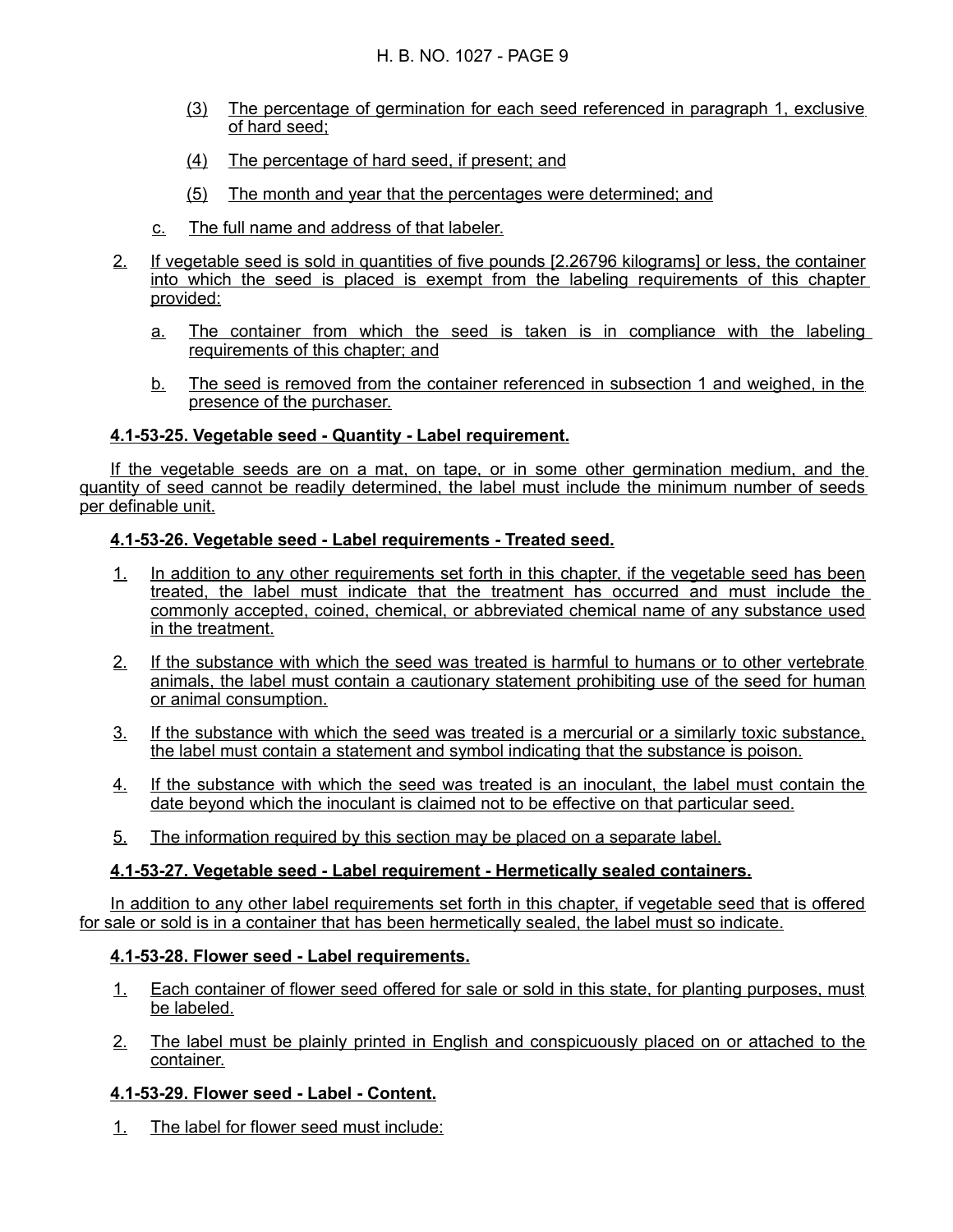- a. (1) The kind and variety; or
	- (2) The information required by rule with respect to type and performance characteristics;
- b. (1) The month and year in which the seed was tested; or
	- (2) The year for which the seed was packaged; and
- c. The full name and address of the labeler.
- 2. If the flower seed is packed in units of more than one pound [453.59 grams], the label must also include the lot number or other lot identification, unless the flower seed is on prepared mats, on tapes, or in preplanted containers.
- 3. If the flower seed is of a kind for which standard testing procedures are prescribed by the association of official seed analysts, the label must also include:
	- a. The percentage of germination exclusive of hard seed; and
	- b. The percentage of hard seed, if present.
- 4. If the flower seed is of a kind for which standard testing procedures are prescribed by the association of official seed analysts and if the seed does not meet the standard for germination required by rule, the label must also include the percentage of germination exclusive of hard seeds and the words "below standard" in at least eight-point type.

### **4.1 - 53 - 30. Flower seed - Quantity - Label requirement.**

 If the flower seeds are on a mat, on tape, or in some other germination medium and the quantity of seed cannot be readily determined, the label must include the minimum number of seeds per definable unit.

#### **4.1 - 53 - 31. Flower seed - Label requirements - Treated seed.**

- 1. In addition to any other requirements set forth in this chapter, if the flower seed has been treated, the label must indicate that the treatment has occurred and must include the commonly accepted, coined, chemical, or abbreviated chemical name of the substance used in the treatment.
	- a. If the substance with which the flower seed was treated is harmful to humans or to other vertebrate animals, the label must contain a cautionary statement prohibiting use of the seed for human or animal consumption.
	- b. If the substance with which the seed was treated is a mercurial or a similarly toxic substance, the label must contain a statement and symbol indicating that the substance is poison.
	- c. If the substance with which the seed was treated is an inoculant, the label must contain the date beyond which the inoculant is claimed not to be effective on that particular seed.
- 2. The information required by this section may be placed on a separate label.

#### **4.1 - 53 - 32. Tree seed and shrub seed - Label requirements.**

- 1. a. Each container of tree seed or shrub seed offered for sale or sold in this state, for planting purposes, must be labeled.
	- b. The label must be plainly printed in English and conspicuously placed on or attached to the container.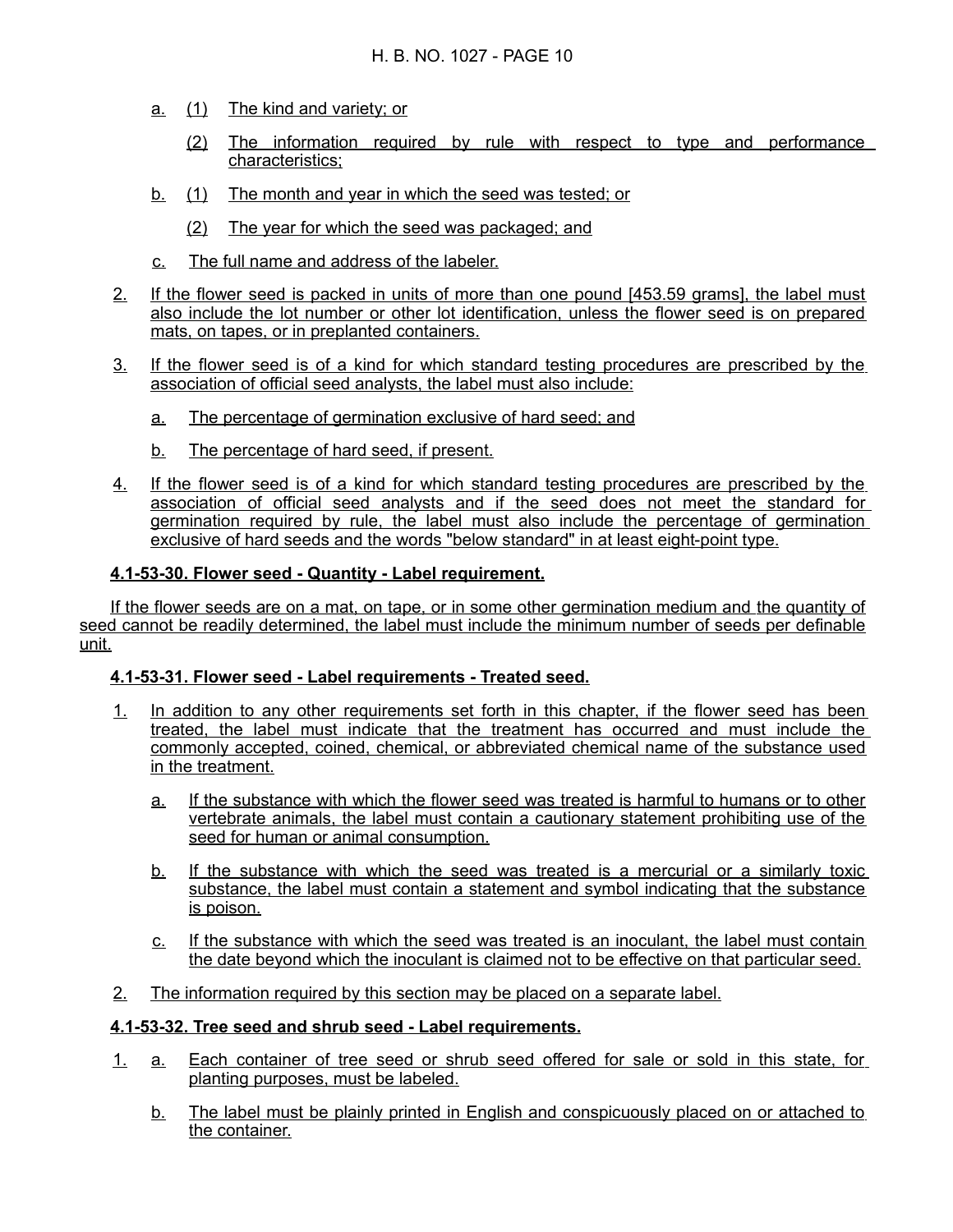## H. B. NO. 1027 - PAGE 11

- 2. If seed is supplied in fulfillment of a contract for the collection and gathering of the seed, the label requirements of this section may be met by an analysis tag attached to the invoice if each container is clearly identified by a lot number stenciled on the container or if the seed is in bulk.
- 3. If the seed is offered for sale or sold in bulk, the label must be provided to the purchaser at or before the time of delivery.

## **4.1 - 53 - 33. Tree seed and shrub seed - Label - Content.**

A label required by this section must include:

- 1. The common name of the tree or shrub species and, if appropriate, the name of the subspecies;
- 2. The scientific name of the genus, the species, and, if appropriate, the name of the subspecies;
- 3. The lot number or other lot identification;
- 4. The elevation at which or the upper and lower elevations within which the seed was collected;
- 5. The percentage of pure seed by weight; and
- 6. The full name and address of the labeler.

### **4.1 - 53 - 34. Tree seed and shrub seed - Label - Statement of origin.**

In addition to any other label requirements set forth in section 4.1-53-33, the label of tree seed or shrub seed must identify the location from which the seeds were collected by:

- 1. Latitude and longitude; or
- 2. County or township.

### **4.1 - 53 - 35. Tree seed and shrub seed - Label requirements - Percentage of germination.**

- 1. If the tree seed or shrub seed belongs to a species for which standard germination testing procedures are prescribed by the association of official seed analysts, the label must include:
	- a. (1) The percentage of germination, exclusive of hard seed;
		- (2) The percentage of hard seed; and
		- (3) The month and year in which the percentage of germination was determined; or
	- b. A statement indicating that the test to determine the percentage of germination is not yet completed and that the results will be supplied upon request.
- 2. If the tree or shrub seed belongs to a species for which standard germination testing procedures are prescribed, the label must include the year in which the seed was collected.

#### **4.1 - 53 - 36. Tree seed and shrub seed - Label requirements - Treated seed.**

1. In addition to any other requirements set forth in this chapter, if the tree seed or shrub seed has been treated, the label must indicate that the treatment has occurred and must include the commonly accepted, coined, chemical, or abbreviated chemical name of any substance used in the treatment.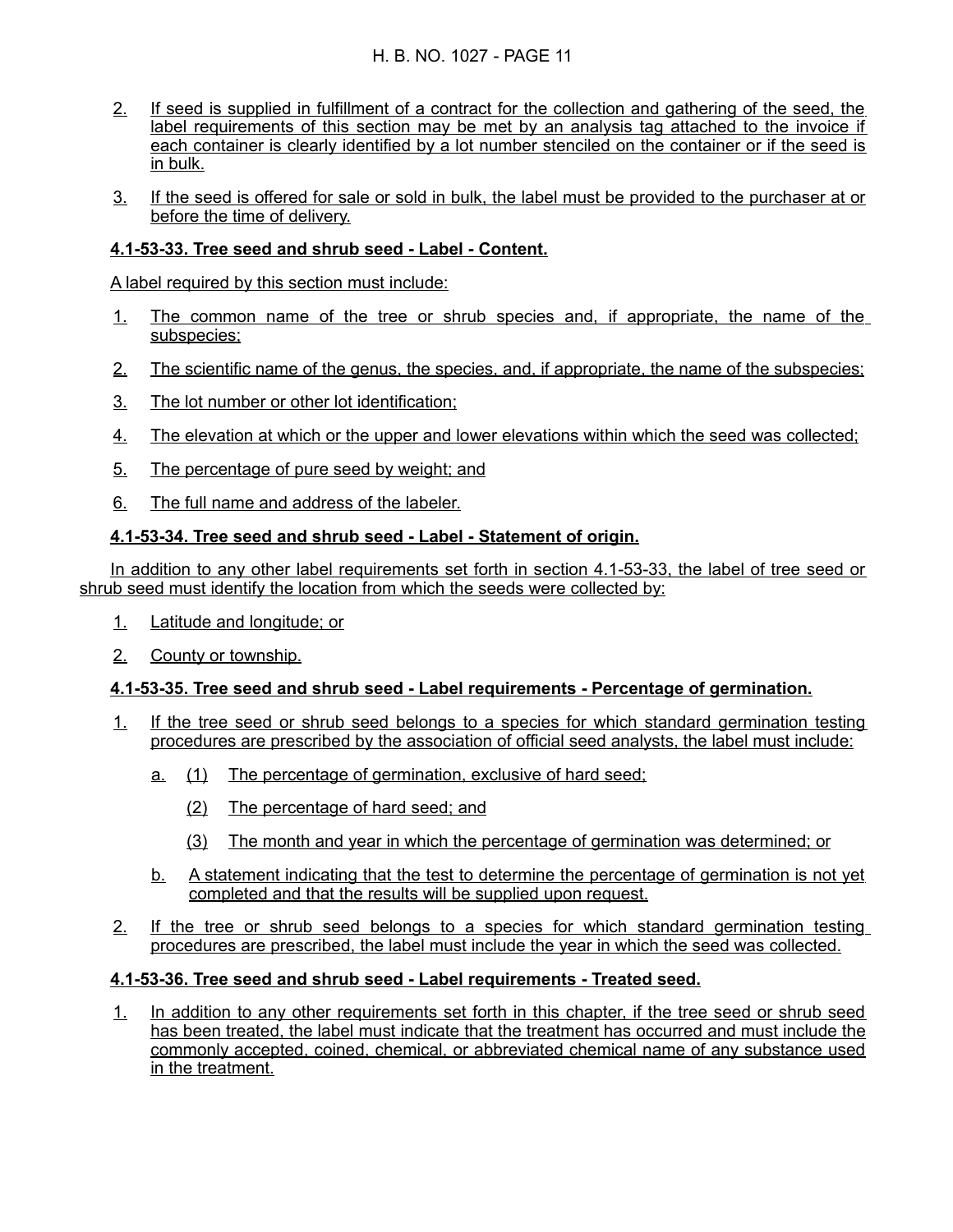- 2. If the substance with which the seed was treated is harmful to humans or to other vertebrate animals, the label must contain a cautionary statement prohibiting use of the seed for human or animal consumption.
- 3. If the substance with which the seed was treated is a mercurial or a similarly toxic substance, the label must contain a statement and symbol indicating that the substance is poison.
- 4. If the substance with which the seed was treated is an inoculant, the label must contain the date beyond which the inoculant is claimed not to be effective for use on that particular seed.

### **4.1 - 53 - 37. Tolerances.**

- 1. In order to determine correctness and accuracy in labeling seed as required by this chapter, the seed commissioner shall:
	- a. Apply the tolerances established by the Federal Seed Act of August 9, 1939 [53 Stat. 1275; 7 U.S.C. 1551 et seq.], as amended through June 30, 2011; or
	- b. Establish stricter tolerances by rule.
- 2. Notwithstanding subsection 1, the tolerance for yellow starthistle is zero.

### **4.1 - 53 - 38. Seed labeling permit - Reports - Fees - Civil penalty.**

- 1. Before a person in this state may label agricultural, vegetable, flower, or tree or shrub seed and before a person may label agricultural, vegetable, flower, or tree or shrub seed for delivery into this state, the person shall obtain a seed labeling permit from the seed commissioner.
- 2. Each person issued a seed labeling permit under this section shall:
	- a. Record all seeds sold by that person in this state;
	- b. Report all seeds sold by that person in this state to the seed commissioner at the time and in the manner determined by the seed commissioner; and
	- c. Submit at the time and in the manner determined by the seed commissioner, fees in the amount set by the seed commissioner and applicable to all seeds that the person sells in this state.
- 3. If a person issued a seed labeling permit under this section fails to submit the reports or fees required by this section within thirty days of the date determined by the seed commissioner, the seed commissioner may assess a penalty equal to five percent of the amount due or ten dollars, whichever is greater.

### **4.1 - 53 - 39. Invoice and records.**

A labeler shall:

- 1. Retain a record of each lot of seed handled for three years after final disposition of the lot;
- 2. Retain a file sample of each lot of seed handled for one year after final disposition of the lot; and
- 3. Make the records and file samples required by this section available to the seed commissioner upon request.

### **4.1-53-40. Shipments from out of state - Label requirements.**

The purchaser, vendor, or any other person receiving seed shipped into this state must have the seed labeled: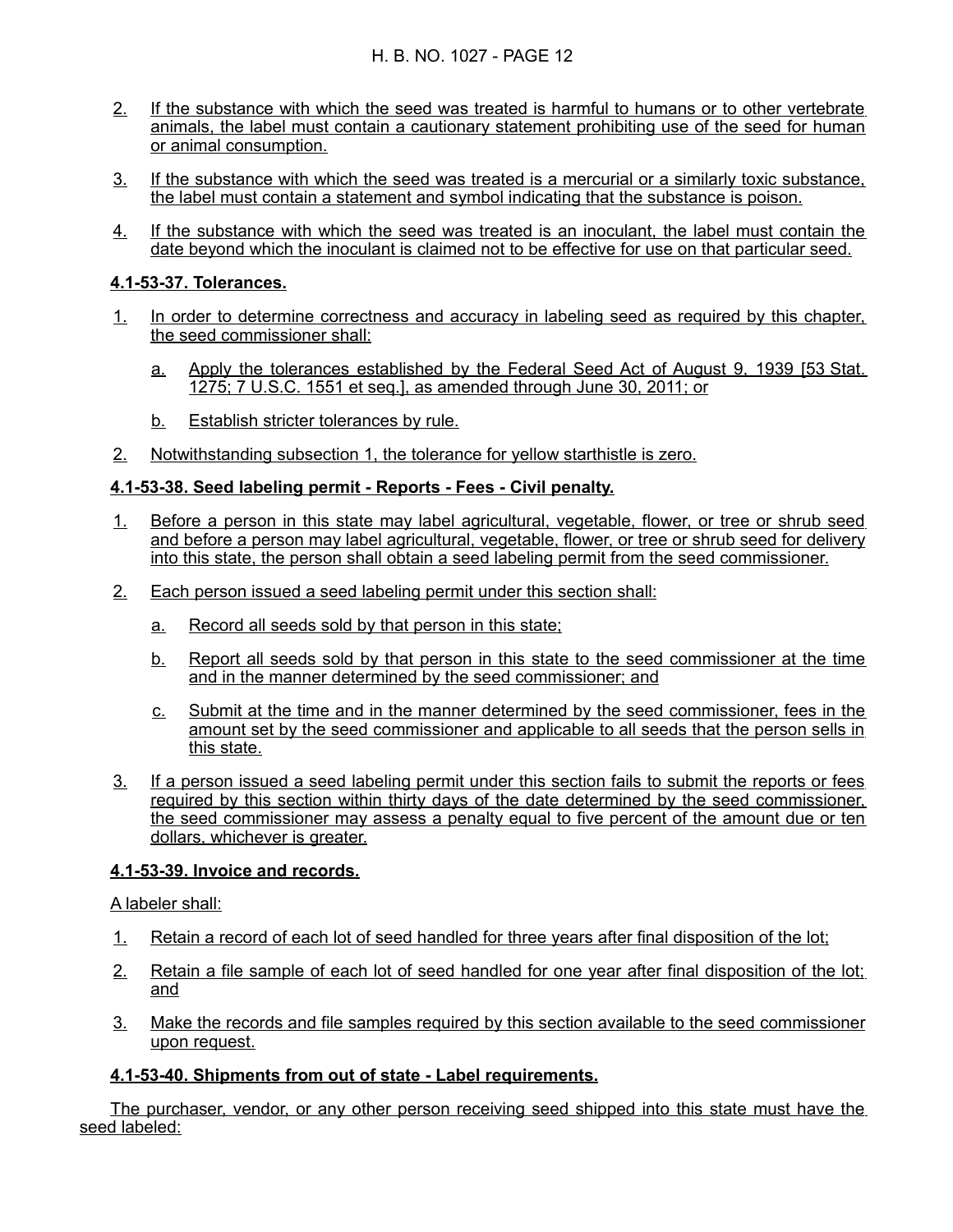- 1. In accordance with this chapter; or
- 2. If permitted by the seed commissioner, in accordance with requirements applicable in other jurisdictions.

#### **4.1 - 53 - 41. Nonresident seed dealer's license.**

- 1. A person that is not a resident of this state may not offer for sale or sell any agricultural, vegetable, flower, or tree or shrub seed in this state directly to a consumer unless the person first obtains a nonresident seed dealer's license. In order to obtain the license, a person must submit to the seed commissioner an application for a license, together with the required fee.
- 2. A license issued under this section covers all employees and agents of the applicant, provided their names are included with the application.
- 3. A license issued under this section expires on December thirty-first.

### **4.1-53-42. Certified seed - Establishment of certification system.**

- 1. The seed commissioner shall establish a seed certification system for this state.
- 2. The seed certification system must include standards of quality for any lot or stock of seed that may be or may become eligible for field inspection or for final certification.
- 3. The seed commissioner shall make the requirements for seed certification readily available in electronic and printed formats.

#### **4.1 - 53 - 43. Requests for certification - Required submissions.**

- 1. Any person may submit kinds, varieties, selections, and names of seed stock and request that the seed commissioner consider the submission for certification.
- 2. In order to pursue certification, a person shall provide to the seed commissioner:
	- a. The name of the variety;
	- b. A statement regarding the variety's origin and the breeding procedure used in its development;
	- c. A description of the morphological, physiological, or other characteristics that distinguish the variety from other varieties;
	- d. Evidence supporting the identity of the variety;
	- e. A statement regarding the geographic area of adaptation;
	- f. A statement regarding plans and procedures for the maintenance of seed classes, including the number of generations through which the variety may be multiplied;
	- g. A description of the manner in which the variety is constituted when a particular cycle of reproduction or multiplication is specified;
	- h. Any additional restrictions on the variety specified by the breeder; and
	- i. A sample of seed that is representative of the variety as marketed.

### **4.1-53-44. Certified seed - Specific label requirements.**

The seed commissioner shall prescribe the labels, seals, certificates, and statements that must be used for, or in relation to, any seed, or the various kinds and qualities grown, handled, stored, offered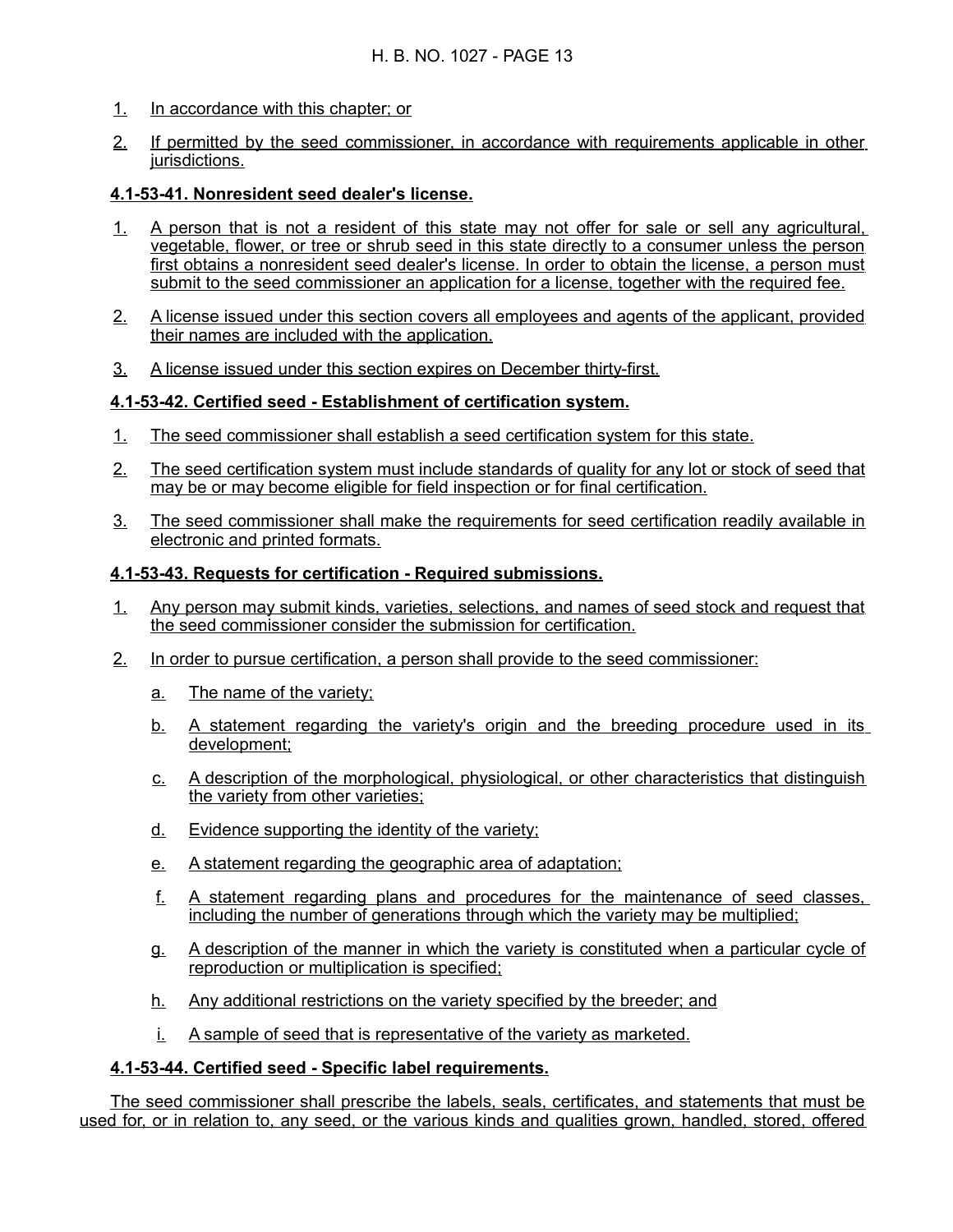for sale, or sold in this state as "breeders", "foundation", "registered", or "certified" seed, and shall specify the words and information required to be on the labels, seals, certificates, and seed containers.

## **4.1-53-45. Certified seed - Use of certain terms - Required authorization.**

A person may not use the terms "breeders", "foundation", "registered", or "certified", and may not use substantially equivalent terms, in the labeling or in the advertising, characterization, or representation of seed that is offered for sale or sold in this state, unless authorized to do so by the seed commissioner. The prohibition of this section applies to oral and written forms of advertising, characterizations, and representations.

### **4.1 - 53 - 46. Seed conditioning facilities - Other facilities - Standards.**

The seed commissioner may establish standards for:

- 1. Seed conditioning facilities and any other facilities that handle seed eligible for certification; and
- 2. Facilities that handle and market "breeders", "foundation", "registered", or "certified" seed.

### **4.1 - 53 - 47. Seed for certification purposes - Increase in foundation seed stocks.**

The seed commissioner may participate with any public or private entity in the selection, testing, and production of seed for certification purposes and in efforts to increase foundation seed stocks suitable for the production of certified seed.

### **4.1 - 53 - 48. Plant Variety Protection Act - Requirements for certification.**

- 1. If a certificate of plant variety protection issued under the Plant Variety Protection Act [7 U.S.C. 2121 et seq.], as amended through July 31, 2011, specifies that the variety may be sold only as a class of certified seed, that seed must be certified by an official seed-certifying agency before it can be advertised for sale, offered for sale, or sold.
- 2. Seed from a certified lot may be used in a blend or mixture by or with the approval of the owner of the variety.

### **4.1 - 53 - 49. Identity - preserved seed and crops - Determination of genetic traits.**

- 1. The seed commissioner may inspect and analyze seed or crops grown, sold, or otherwise present in this state to determine and verify the genetic traits of the seed or the crops.
- 2. For purposes of conducting the inspection, analysis, or verification, the seed commissioner may:
	- a. Accept samples of seed or crops grown in this state, sold in this state, or otherwise present in this state from any person that owns the seed or crops; and
	- b. Upon request of the owner, obtain samples of the seed or crops.

### **4.1 - 53 - 50. Identity - preserved seed and crops - Verification and certification services.**

The seed commissioner may establish programs and procedures to provide producers with customized verification and certification services pertaining to identity-preserved seed and crops.

#### **4.1 - 53 - 51. Sale of seed - Prohibitions.**

A person may not offer for sale or sell any seed that:

1. Is not labeled in accordance with the requirements of this chapter;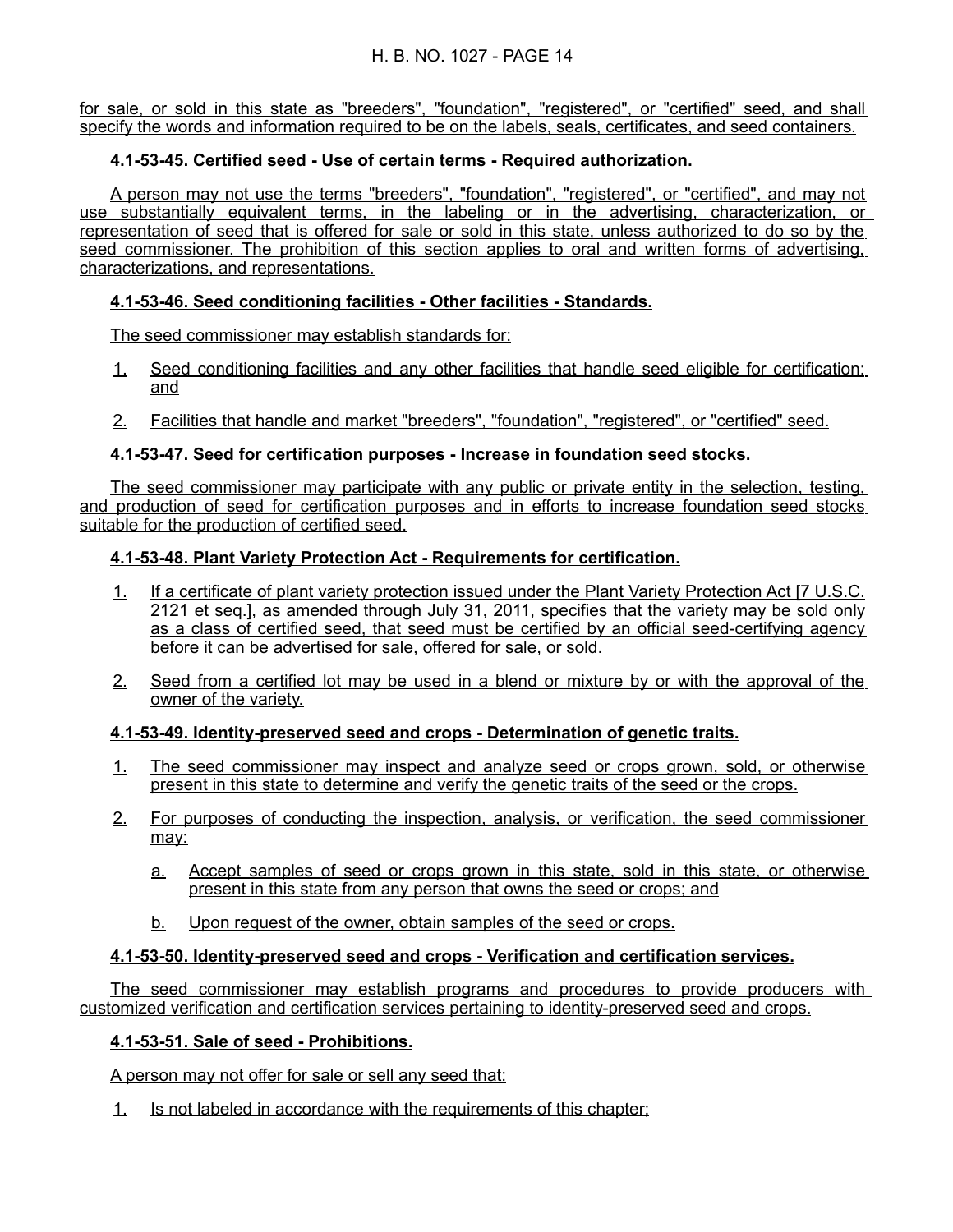- 2. Is labeled with information the person knows is false or misleading;
- 3. Is designated, represented, or advertised as having a variety name other than that by which the seed was originally known;
- 4. Contains restricted weed seeds in excess of twenty-five seeds per pound [453.59 grams];
- 5. Exceeds the stated tolerances for noxious weed seeds; or
- 6. Contains weed seeds in excess of one percent by weight.

### **4.1 - 53 - 52. Germination test - Requirement for sale.**

- 1. a. Except as provided in subsection 4, a person may not offer for sale or sell any agricultural seed unless:
	- (1) The seed has been tested to determine the percentage of germination; and
	- (2) The period of time between the first day of the month following that in which the germination test was completed and the date on which the seed is offered for sale or sold does not exceed nine months.
	- b. Subdivision a is not applicable to lawn and turf grasses.
- 2. a. Except as provided in subsection 4, a person may not offer for sale or sell any flower, vegetable, grass, or forb seed unless:
	- (1) The seed has been tested to determine the percentage of germination; and
	- (2) The period of time between the first day of the month following that in which the germination test was completed and the date on which the seed is offered for sale or sold does not exceed twelve months.
	- b. Subdivision a is not applicable to lawn and turf grasses.
- 3. Except as provided in subsection 4, a person may not offer for sale or sell any lawn and turf grass seed, or any blends or mixtures of lawn and turf grass seed, unless:
	- a. The seed has been tested to determine the percentage of germination; and
	- b. The period of time between the first day of the month following that in which the germination test was completed and the date on which the seed is offered for sale or sold does not exceed fifteen months.
- 4. A person may not offer for sale or sell any agricultural, flower, vegetable, or tree or shrub seed in hermetically sealed packages unless:
	- a. The seed has been tested to determine the percentage of germination; and
	- b. The period of time between the first day of the month following that in which the germination test was completed and the date on which the seed is offered for sale or sold does not exceed thirty-six months.

#### **4.1 - 53 - 53. Prohibited activities.**

A person may not:

- 1. Detach, alter, deface, or destroy any label provided for in this chapter;
- 2. Alter or substitute seed with the intent to defeat the purpose of this chapter;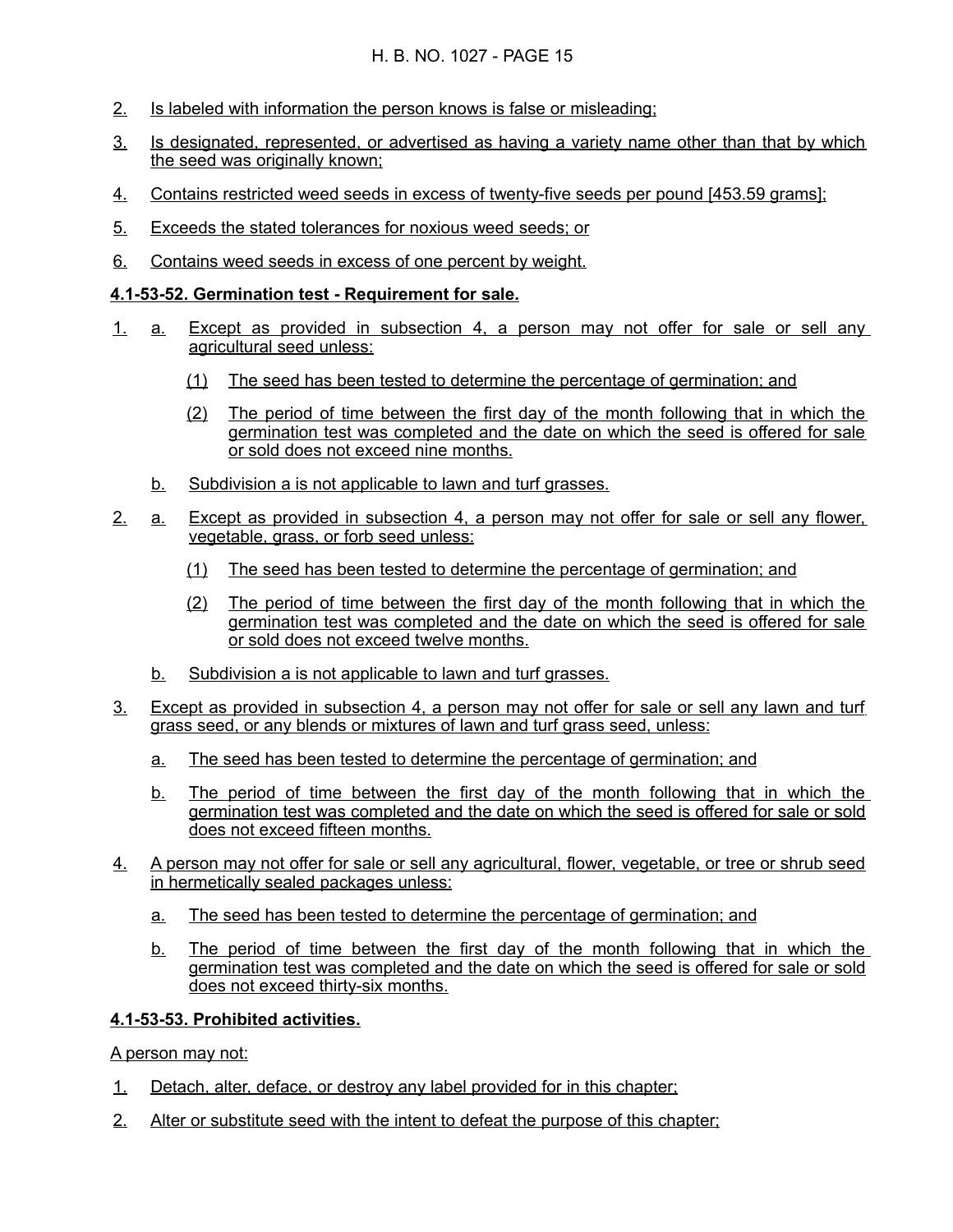- 3. Engage in false or misleading advertising regarding seeds;
- 4. Use the name of the seed department or the name of the official laboratory for advertising purposes in connection with seed analyzed or tested by the seed department or the official laboratory, except in the case of certified seed;
- 5. Fail to comply with a stop-sale order issued by the seed commissioner;
- 6. Use the words "type" or "trace" on a label in connection with the name and description of any seed;
- 7. Disclaim in any manner or form a vendor's responsibility for any label content required by law; or
- 8. Sell or transfer a protected variety to another producer for the purpose of planting without obtaining the approval of the variety owner or developer.

### **4.1 - 53 - 54. Stop - sale order - Issuance - Enforcement - Appeal.**

- 1. The seed commissioner may issue a written stop-sale order to the owner or custodian of any lot of seed that the seed commissioner finds to be in violation of this chapter.
- 2. The seed commissioner may attach terms and conditions that must be fulfilled before the order will be lifted.
- 3. The stop-sale order shall remain in effect until the seed commissioner is satisfied that the violation no longer exists. Upon making that determination, the seed commissioner shall lift the stop-sale order.
- 4. The seed commissioner shall do all things necessary and proper to enforce a stop-sale order issued under this section.
- 5. Any person subject to a stop-sale order under this section may appeal the order to a court of competent jurisdiction.

### **4.1 - 53 - 55. Seizure and injunction - Action.**

- 1. If the seed commissioner determines that any lot of seed is not in compliance with this chapter, the seed commissioner may petition a court of competent jurisdiction for seizure of the seed. If the court orders the condemnation of the seed, it must be denatured, processed, destroyed, relabeled, or otherwise disposed of in accordance with the laws of this state.
- 2. A court may not order disposition of the seed without first having given the owner an opportunity to apply to the court for release of the seed, or for permission to process or relabel the seed in compliance with this chapter.
- 3. Any violation of this chapter may be enjoined in a court of competent jurisdiction without bringing any other civil or criminal action.

### **4.1 - 53 - 56. Prosecution for violations - Duty of attorney general and state's attorney.**

Upon a complaint by the seed commissioner alleging a violation of this chapter or of any rule implementing this chapter, the attorney general or the state's attorney of the county in which the case arises shall initiate legal proceedings.

### **4.1 - 53 - 57. Penalty - Criminal - Civil - Exemption.**

1. Any person willfully violating this chapter or the rules implementing this chapter is guilty of a class A misdemeanor.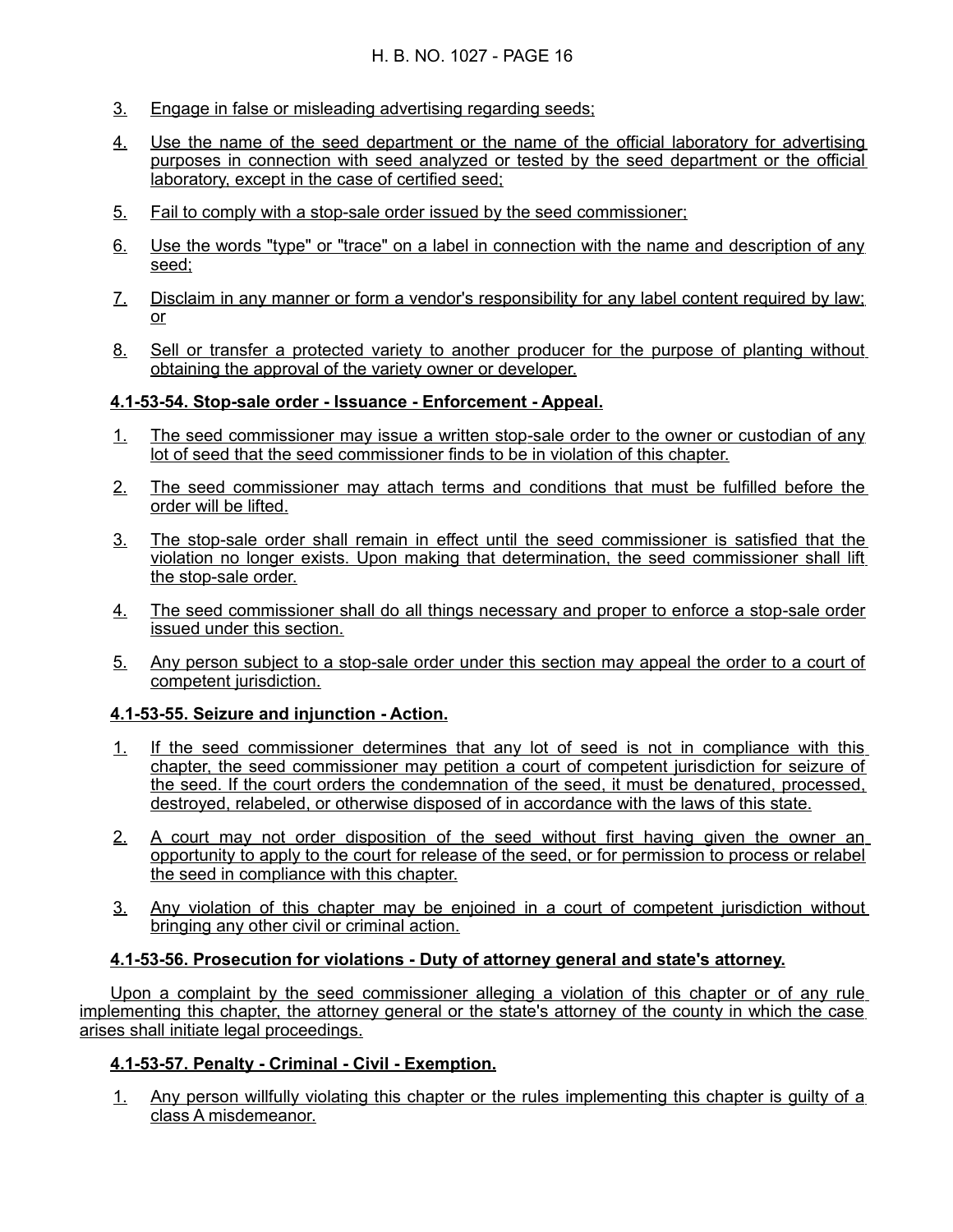- 2. When construing and enforcing this chapter, the act, omission, or failure of any officer, agent, or other person acting for or employed by any person must be deemed to be the act, omission, or failure of such person as well as that of the person employed.
- 3. Any person found guilty of violating this chapter or the rules implementing this chapter is subject to a civil penalty in an amount not to exceed five thousand dollars for each violation. The civil penalty may be imposed by a court in a civil proceeding or by the seed commissioner.
- 4. A person is not subject to the penalties of this chapter for having offered for sale or sold any seed that was incorrectly represented as to kind, variety, or origin and which could not be identified through examination, unless the person failed to:
	- a. Obtain an invoice or grower's declaration stating the required information; or
	- b. Take other actions necessary to ensure that the seed was properly identified.

### **4.1 - 53 - 58. Certificates and reports - Publication.**

If the seed commissioner signs a document relating to the findings and determinations made in a laboratory by seed department personnel, a court shall accept the document as prima facie evidence of the statements contained in the document. The seed commissioner is subject to court order for a review of the findings and determinations set forth in the document.

#### **4.1 - 53 - 59. Liability of seed commission, seed department, seed commissioner, and certified or noncertified agricultural seed producers.**

A warranty of any kind, either expressed or implied, including a warranty of merchantability, fitness for a particular purpose, or absence of disease, is not made by the seed commission, the seed department, the seed commissioner, or certified or noncertified seed producers as to the quantity or quality of the crop produced from the seeds or as to other produce, which is inspected and certified, except as provided in this section. The sole warranty made is that the seeds were inspected under the rules of the seed department or the United States department of agriculture. The seed commissioner functions and serves only in an official regulatory manner.

### **4.1 - 53 - 60. Seed department records - Exemption.**

The following records of the seed department are exempt from section 44-04-18:

- 1. Records of any plant or seed analysis, testing, and variety or disease determination conducted by the seed department on a fee - for - service basis for private persons; and
- 2. Information that is received by the seed department under this chapter from a private person and which the private person determines is proprietary information or a trade secret.

### **4.1 - 53 - 61. Applicability of chapter.**

This chapter does not apply to:

- 1. Seed that is not intended for planting purposes; and
- 2. Seed grown by a producer and sold by that producer without advertising and without using a third party as an agent or broker to effect the sale, provided this exemption is not applicable if the seed is a variety protected by the Plant Variety Protection Act [7 U.S.C. 2321 et seq.], as amended through July 31, 2011.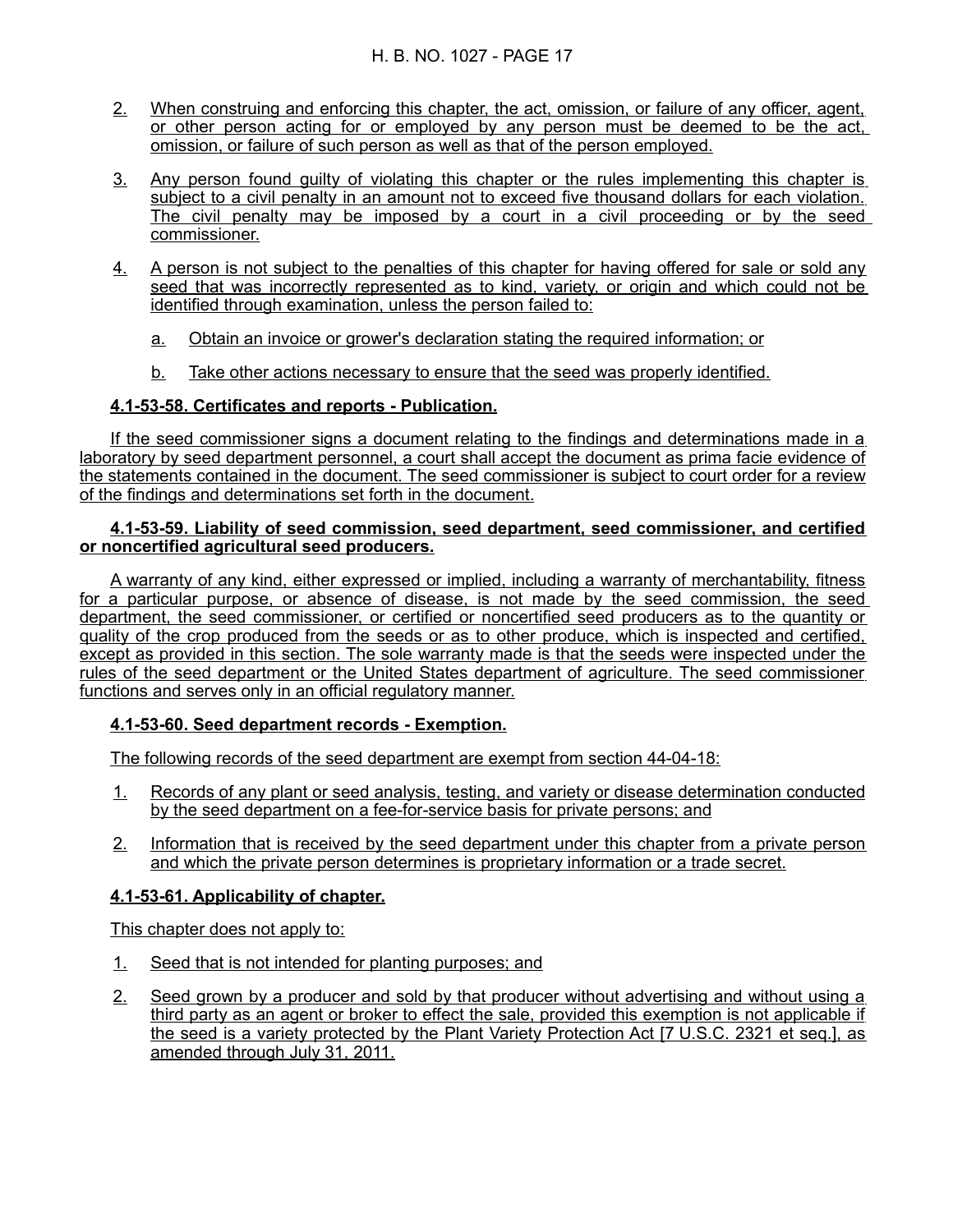## **4.1 - 53 - 62. Seed department fund - Continuing appropriation.**

- 1. The seed commissioner shall forward all moneys received under this chapter to the state treasurer for deposit in a special fund known as the seed department fund. All moneys in the seed department fund are appropriated on a continuing basis to the seed department to carry out this chapter.
- 2. The seed commissioner shall approve all expenditures made pursuant to this chapter and shall document the expenditures at the time and in the manner required by the office of management and budget.
- 3. The seed commissioner shall provide a report to the house and senate appropriations committees, at the time and in the manner directed by the chairmen of the committees. The report must contain a summary of the department's activities during the current biennium and a statement of revenues and expenditures for the ensuing biennium.
- 4. At the direction of the seed commission, the state treasurer shall invest all available moneys in the seed department fund. The state treasurer shall credit twenty percent of the investment income to the general fund and the remaining eighty percent of the investment income to the seed department fund.

**SECTION 4.** Chapter 4.1-54 of the North Dakota Century Code is created and enacted as follows:

## **4.1 - 54 - 01. Seed arbitration board - Membership.**

The seed arbitration board consists of the following members:

- 1. The agriculture commissioner;
- 2. The seed commissioner;
- 3. The director of the North Dakota state university extension service;
- 4. The director of the North Dakota agricultural experiment station;
- 5. The chairman of the seed trade division of the North Dakota agriculture association; and
- 6. A producer appointed by the agriculture commissioner.

## **4.1 - 54 - 02. Seed arbitration board - Compensation.**

The chairman of the seed division of the North Dakota agriculture association and the producer are entitled to receive compensation in the amount of one hundred thirty-five dollars per day plus reimbursement for expenses as provided by law for state officials, if the individual is attending meetings or performing duties directed by the board. The compensation and reimbursement for expenses required by this section must be paid by the agriculture commissioner.

### **4.1 - 54 - 03. Seed arbitration board - Rules of operation and procedure.**

The seed arbitration board shall adopt rules of operation and procedure for arbitration hearings, including a formula for reimbursement by the parties of the expenses of the arbitration process.

### **4.1 - 54 - 04. Seed arbitration board - Petition - Hearing - Recommendation.**

- 1. A seed labeler, seed dealer, or seed customer may file with the agriculture commissioner a petition for a hearing to settle a dispute involving a seed transaction.
- 2. The agriculture commissioner shall forward the petition to the seed arbitration board.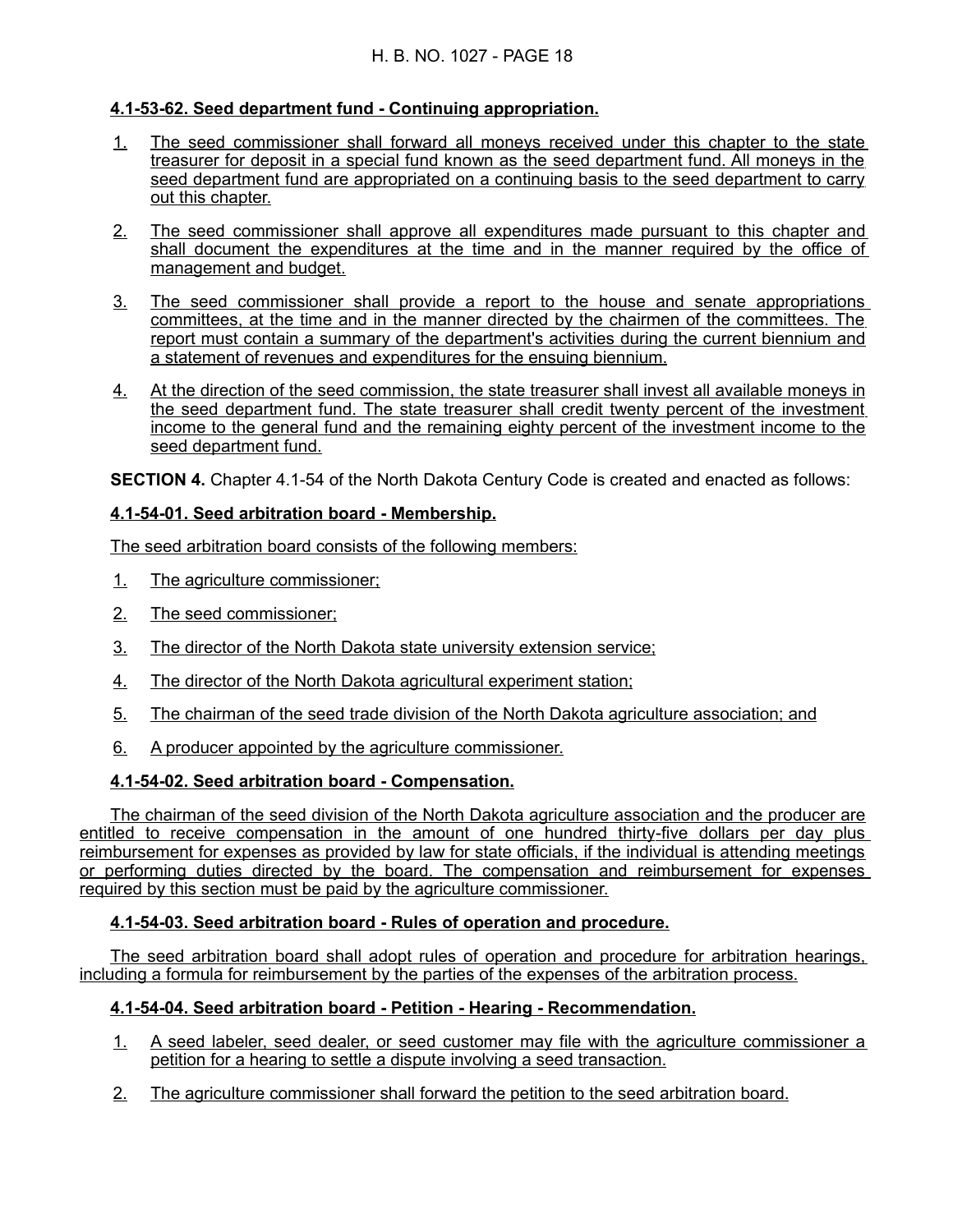3. The seed arbitration board shall hold a hearing and within thirty days issue a nonbinding recommendation for a resolution of the dispute.

## **4.1 - 54 - 05. Seed arbitration board - Hearing - Use of evidence.**

Any evidence and testimony presented at a seed arbitration hearing and any findings or recommendations by the seed arbitration board are admissible in any subsequent proceeding.

**SECTION 5.** Chapter 4.1-57 of the North Dakota Century Code is created and enacted as follows:

### **4.1 - 57 - 01. Definitions.**

In this chapter, unless the context otherwise requires:

- 1. "Insolvency" means an inability to provide payment for potatoes purchased by the dealer.
- 2. "Potato" means an Irish potato.
- 3. "Wholesale potato dealer" means any person who:
	- a. Buys potatoes in wholesale lots directly from a producer or a producer cooperative;
	- b. Sells or handles potatoes in wholesale lots for the purpose of processing or resale; or
	- c. Handles potatoes on account of or as an agent for another.

### **4.1-57-02. Wholesale potato dealer - License required.**

Before a person may engage in the business of a wholesale potato dealer, the person must be licensed by the seed commissioner.

### **4.1 - 57 - 03. Application for license - Content.**

To obtain a license as a wholesale potato dealer, a person must complete an application and submit it to the seed commissioner. The application must be signed by the applicant under oath and must include:

- 1. The location in which the applicant intends to operate as a wholesale potato dealer;
- 2. The estimated amount of business to be done monthly;
- 3. The amount of business done the preceding year, if any;
- 4. The greatest volume of potatoes, by hundredweight, purchased during any one month in the preceding calendar year;
- 5. The greatest value of potatoes purchased during any one month in the preceding calendar year;
- 6. The name of each partner if the applicant is a partnership;
- 7. The name of each corporate officer and the state of incorporation if the applicant is a corporation;
- 8. The name of each manager and the state of organization if the applicant is a limited liability company;
- 9. The name of every agent employed by the applicant on the date of the application;
- 10. A financial statement prepared in accordance with generally accepted accounting principles showing the assets and liabilities of the applicant;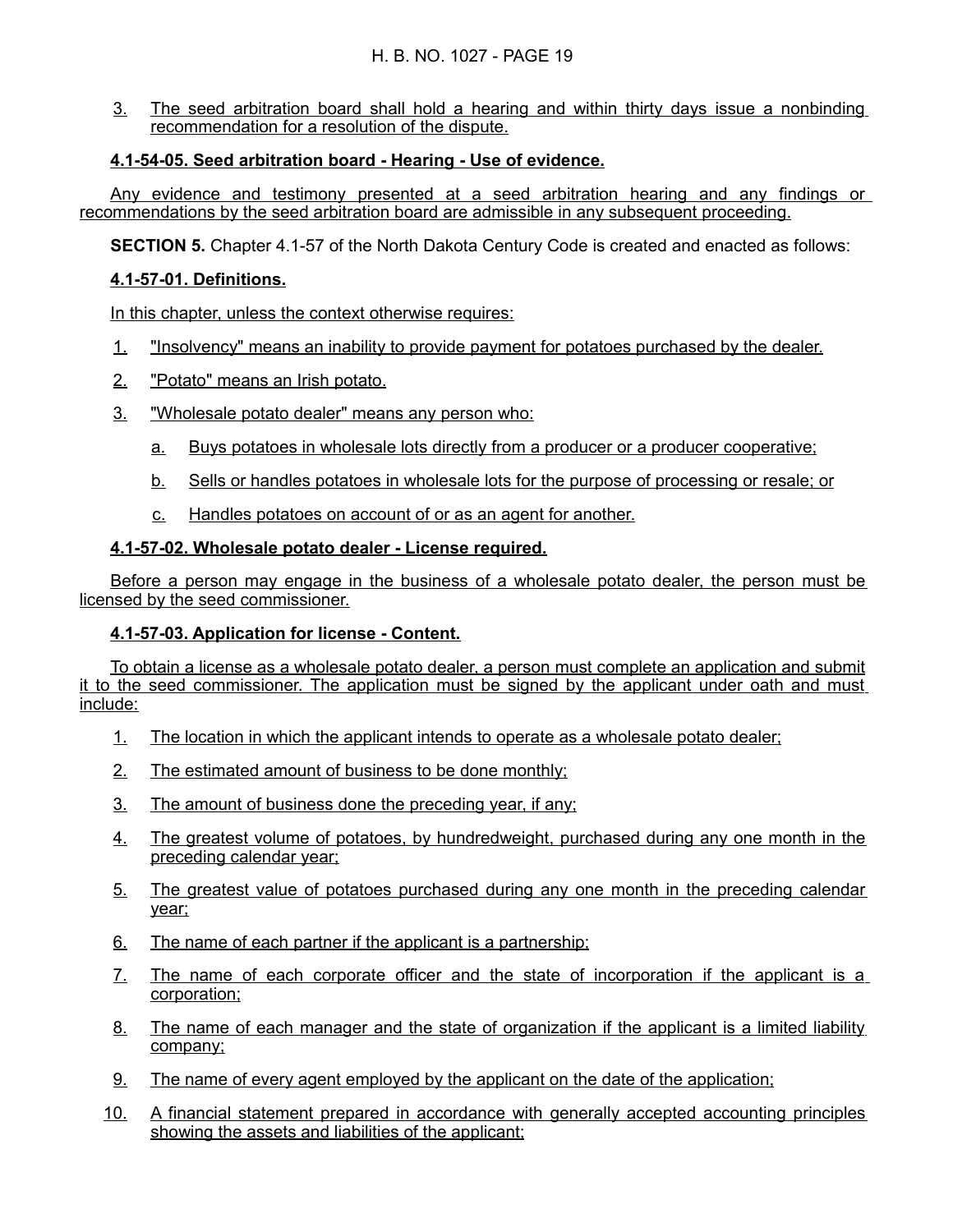- 11. A list of similar licenses issued to the applicant by other states; and
- 12. The name of each state that has:
	- a. Refused to issue the applicant a wholesale potato dealer's license;
	- b. Suspended or revoked a wholesale potato dealer's license that had been issued to the applicant;
	- c. Refused to issue a wholesale potato dealer's license to an agent of the applicant; or
	- d. Suspended or revoked a wholesale potato dealer's license that had been issued to an agent of the applicant.

## **4.1-57-04. Application for license - Required security.**

- 1. As a condition of licensure, the seed commissioner shall require an applicant to file a current financial statement prepared in accordance with generally accepted accounting principles and:
	- a. A cash bond or a surety bond, in an amount and form determined by the seed commissioner; or
	- b. An irrevocable letter of credit.
- 2. The form of security required by the seed commissioner under subsection 1 must be conditioned for:
	- a. The faithful performance of the person's duties as a wholesale potato dealer;
	- b. Compliance with all laws and rules relating to the purchase of potatoes by the wholesale potato dealer;
	- c. Prompt payment in the case of insolvency; and
	- d. The protection and benefit of any potato producer in this state during the period the license is in effect.

### **4.1 - 57 - 05. Termination of bond - Notice to seed commissioner - Suspension of license.**

The surety may terminate its liability under a bond by giving the seed commissioner at least ninety days' notice of intent to terminate. The surety is released from all future liability accruing on the bond after the expiration of ninety days from the date the seed commissioner received the notice or on a later date specified by the surety. This section does not relieve, release, or discharge the surety from any liability incurred before the expiration of the ninety-day period. Unless the wholesale potato dealer files a new bond or an irrevocable letter of credit at least thirty days before the surety's liability ceases, the seed commissioner, without hearing, shall suspend the wholesale potato dealer's license. The seed commissioner may not remove the suspension until a new bond or an irrevocable letter of credit has been filed with and approved by the seed commissioner.

### **4.1 - 57 - 06. License - Fee - Expiration.**

The seed commissioner shall establish the fee for a wholesale potato dealer's license, subject to approval by the seed commission. A license issued under this chapter expires on June thirtieth of each year.

### **4.1 - 57 - 07. License - Posting.**

The wholesale potato dealer shall post the license or a certified copy of the license in the office at each location where the dealer transacts business.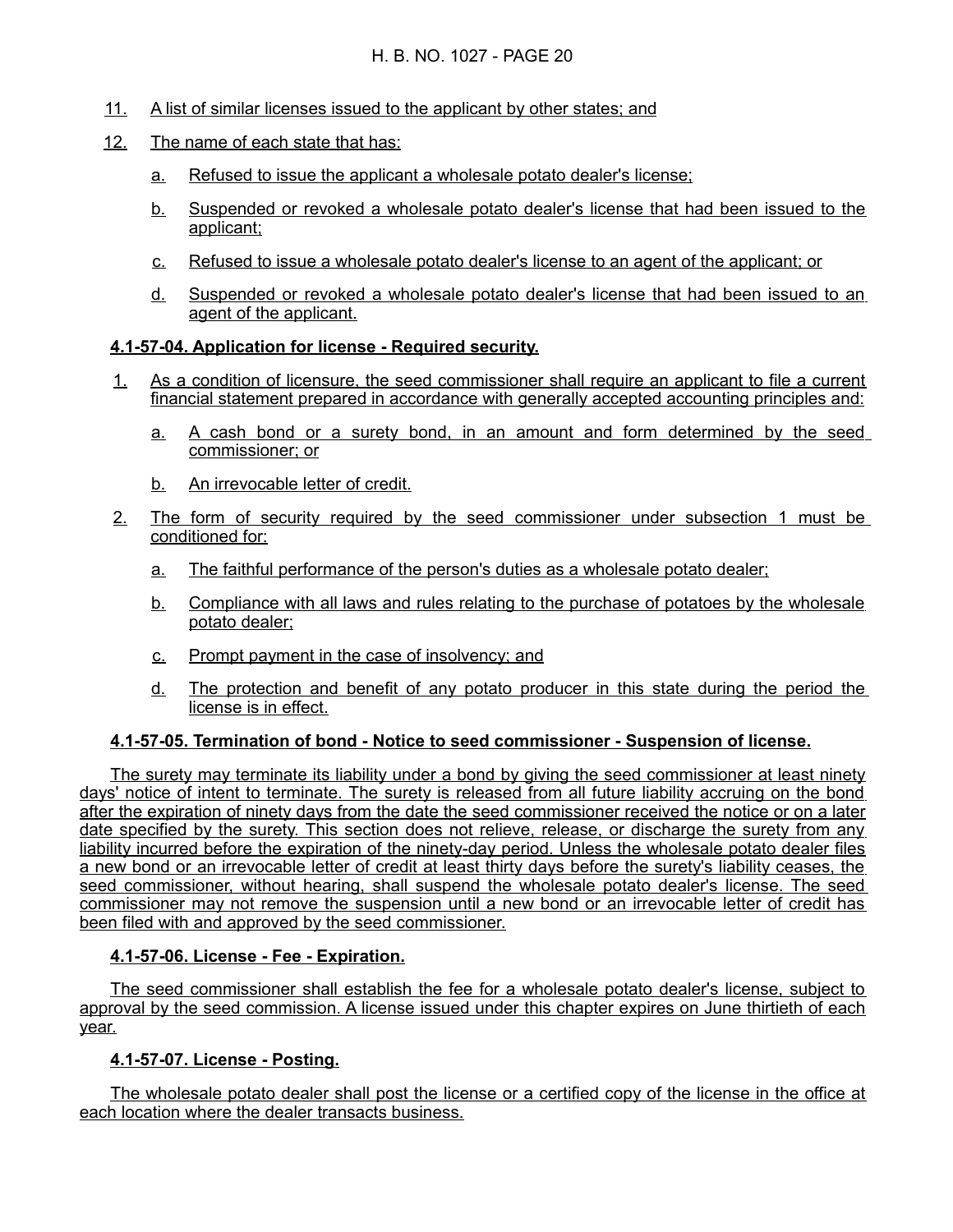## **4.1 - 57 - 08. License - Refusal - Suspension - Cancellation - Grounds.**

- 1. The seed commissioner may refuse to issue a license to operate as a wholesale potato dealer if:
	- a. The applicant was refused a wholesale potato dealer's license by another state;
	- b. The applicant had a wholesale potato dealer's license suspended or revoked by another state; or
	- c. The applicant employs in a position of responsibility an individual who had a wholesale potato dealer's license suspended or revoked by another state.
- 2. The seed commissioner may suspend or revoke a license to operate as a wholesale potato dealer if:
	- a. The dealer had a wholesale potato dealer's license suspended or revoked by another state;
	- b. The dealer employs in a position of responsibility an individual who had a wholesale potato dealer's license suspended or revoked by another state; or
	- c. The dealer has been convicted of:
		- $(1)$  An offense under section 4.1-57-22;
		- (2) An offense involving fraudulent use of the mails; or
		- (3) Any other offense pertaining to the conduct of the person as a wholesale potato dealer.

#### **4.1 - 57 - 09. Agent of licensee - Ineligibility.**

The seed commissioner may determine that an individual may not act as an authorized agent for a licensee if the individual was refused a wholesale potato dealer's license by another state or if the individual had a wholesale potato dealer's license suspended or revoked by another state.

### **4.1 - 57 - 10. Accounts and records.**

A wholesale potato dealer shall keep accurate accounts and retain records of all transactions as a dealer for eighteen months. The dealer shall make the records available to the seed commissioner upon request.

### **4.1 - 57 - 11. Discontinuation of business - Duty of dealer.**

If a wholesale potato dealer sells, disposes of, or discontinues the business for which the dealer obtained a license during the period covered by the license, the dealer shall notify the seed commissioner in writing and, at the request of the seed commissioner, produce a statement of assets and liabilities as of the date the business was sold, disposed of, or discontinued.

#### **4.1 - 57 - 12. Bonds - Requirements for increase - Production of verified financial statements - Hearing.**

The seed commissioner may at any time require an increase in the amount of a wholesale potato dealer's bond. The seed commissioner may at any time require verified financial statements from a dealer. If a dealer fails to furnish the information or fails to furnish a new or higher bond when directed by the seed commissioner, the seed commissioner shall suspend the dealer's license. After providing the dealer with at least ten days' notice and a hearing, the seed commissioner may revoke the dealer's license.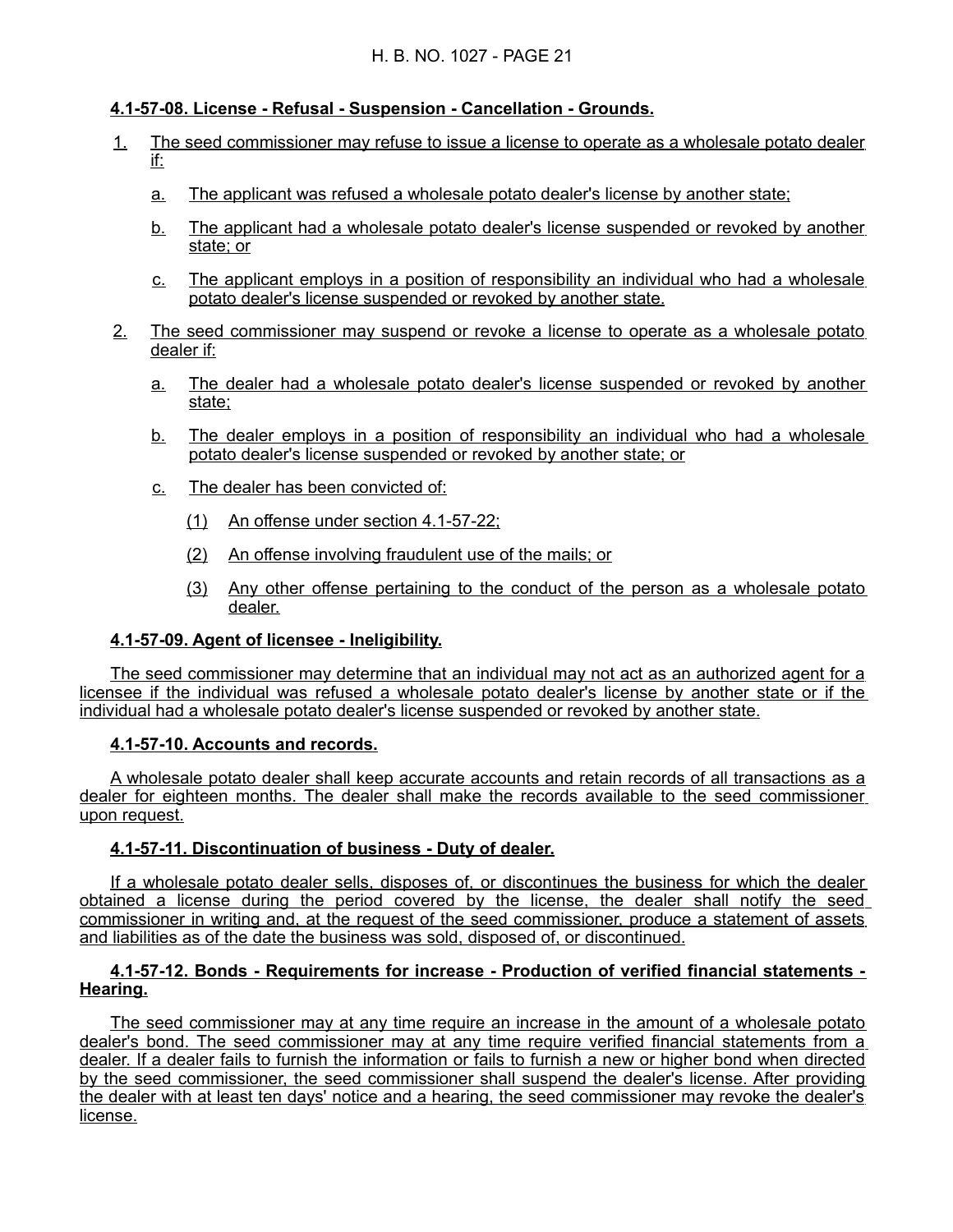## **4.1 - 57 - 13. Seed commissioner - Appointment as trustee.**

- 1. If a person notifies the seed commissioner that a wholesale potato dealer has breached any of the conditions for which security was given under this chapter, the seed commissioner shall investigate the allegation.
- 2. The seed commissioner may hold a hearing to obtain additional testimony and documentary evidence. If the seed commissioner determines that the allegation is supportable, the seed commissioner shall apply to the district court of the county in which the claim is alleged to have occurred for appointment as trustee.
- 3. Upon notice to the wholesale potato dealer as the court may prescribe or upon waiver of notice by the dealer, the court shall hear the matter in a summary manner. If the court determines that the dealer has breached any condition for which security was given under this chapter and if the court determines that it would be in the best interest of all persons holding claims against the dealer that the seed commissioner execute the trust, the court shall issue an order appointing the seed commissioner as a trustee, without bond. The seed commissioner shall proceed in the manner provided for in this chapter.
- 4. The seed commissioner, as trustee, shall notify by certified mail all persons having claims against the dealer that the claims must be filed with the seed commissioner by a date certain. Any person who fails to file a claim within the time allotted is barred from participation in any fund marshalled by the seed commissioner under this chapter.
- 5. All moneys collected and received by the seed commissioner as trustee must be deposited in the Bank of North Dakota pending the marshalling of the fund.

### **4.1-57-14. Report - Notice to claimants - Payment of claims.**

Upon recovery of the trust fund, or so much of the fund as is possible to recover or necessary to pay all outstanding claims, the seed commissioner shall file a report in court showing the amount payable on each claim. If the fund is insufficient to pay all claims in full, the seed commissioner shall prorate the fund among the claimants. The court shall notify the claimants by mail regarding the proposed distribution and direct that the claimants show cause why the report should not be approved and distribution made in accordance with the report. After holding a hearing on the matter, the court shall approve or modify the report, issue an order directing the distribution of the fund, and discharge the seed commissioner from all duties as trustee.

### **4.1 - 57 - 15. Representation of seed commissioner.**

The attorney general shall represent the seed commissioner in any action or proceeding brought under this chapter and may employ legal assistance when necessary. Any expenses incurred by the attorney general in providing representation to the seed commissioner may be deducted from the trust fund.

## **4.1 - 57 - 16. Inspection of potatoes - Rights to demand certificate of inspection.**

- 1. When potatoes are ready for sale or are on their way to market, the owner, conveyor, prospective buyer, or any other interested party may demand and is entitled to inspection of the potatoes and to an inspection certificate as provided by law.
- 2. Whenever potatoes are shipped to or received by a wholesale potato dealer for handling, purchase, or sale in this state and the wholesale potato dealer finds the potatoes to be spoiled, damaged, unmarketable, in unsatisfactory condition, mislabeled, or misrepresented in any way, unless both parties waive inspection before sale or other disposition, the wholesale potato dealer shall cause the potatoes to be examined by an inspector assigned by the seed commissioner for that purpose. The inspector shall execute and deliver a certificate to the wholesale potato dealer stating the day, the time, and the place of inspection and the condition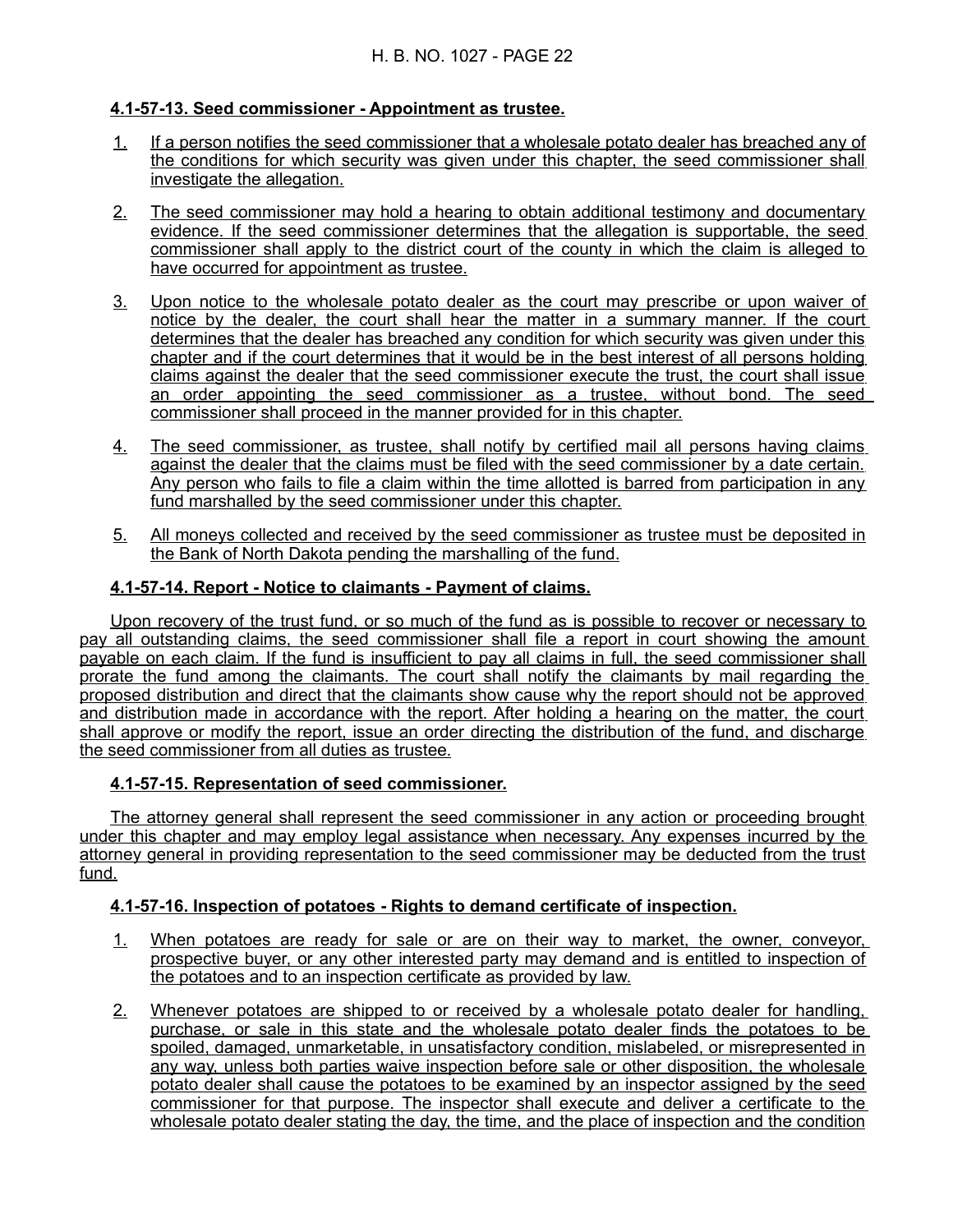of the potatoes. The wholesale potato dealer shall mail or deliver a copy of the certificate to the shipper of the inspected potatoes.

## **4.1-57-17. Report by wholesale potato dealer - Payment.**

A wholesale potato dealer to whom potatoes have been shipped or consigned for sale and to whom title has not yet passed shall provide to the person who shipped or consigned the potatoes, within a reasonable time after receiving the potatoes, a written report detailing the potatoes' time of arrival, the quantity, the quality, and the price per unit. At the time of providing the report, the wholesale potato dealer shall pay the person who shipped or consigned the potatoes the net amount due for the potatoes.

## **4.1 - 57 - 18. Sales reports unsatisfactory - Remedy of shipper.**

If a person who shipped or consigned the potatoes, after demand, receives no payment or report of sale of potatoes, or is dissatisfied with the remittance, sale, or report, the shipper may file a complaint with the seed commissioner. Upon receipt of a complaint, the seed commissioner shall initiate an investigation.

## **4.1 - 57 - 19. Investigation - Hearing - Action on license.**

- 1. If the seed commissioner receives a complaint against any person dealing in, shipping, transporting, storing, or selling potatoes, the seed commissioner may initiate an investigation.
- 2. The seed commissioner may enter upon real property and access any structure and personal property at any time to inspect and sample potatoes for compliance with the laws of this state.
- 3. After an investigation, the seed commissioner may suspend the license of any wholesale potato dealer. Within ten days of the suspension, the seed commissioner shall schedule, provide notice of, and hold a hearing on the suspension.
- 4. After receiving both testimony and documentary evidence, the seed commissioner may reverse the suspension, continue the suspension, or revoke the wholesale potato dealer's license. If appropriate, the seed commissioner may demand the return of any agent's identification card issued by the seed commissioner.
- 5. Any aggrieved party may appeal a decision of the seed commissioner under this section to the district court.

## **4.1-57-20. Fees and collections - Continuing appropriation.**

The seed commissioner shall forward all moneys received from the collection of fees and other charges under this chapter to the state treasurer for deposit in a special fund known as the seed department fund. All moneys in the seed department fund are appropriated on a continuing basis to the state seed department to carry out statutory directives.

### **4.1 - 57 - 21. Enforcement of chapter.**

The seed commissioner shall do all things necessary to enforce this chapter and rules implementing this chapter. The attorney general or the state's attorney in the county where a case arises shall prosecute violations of this chapter and the rules.

### **4.1 - 57 - 22. Violations of chapter - Penalty.**

A person is guilty of a class A misdemeanor if the person:

1. Makes any false statement or report as to the grade, condition, markings, quality, or quantity of potatoes received or delivered, or acts in a manner designed to deceive the consignor or purchaser of the potatoes;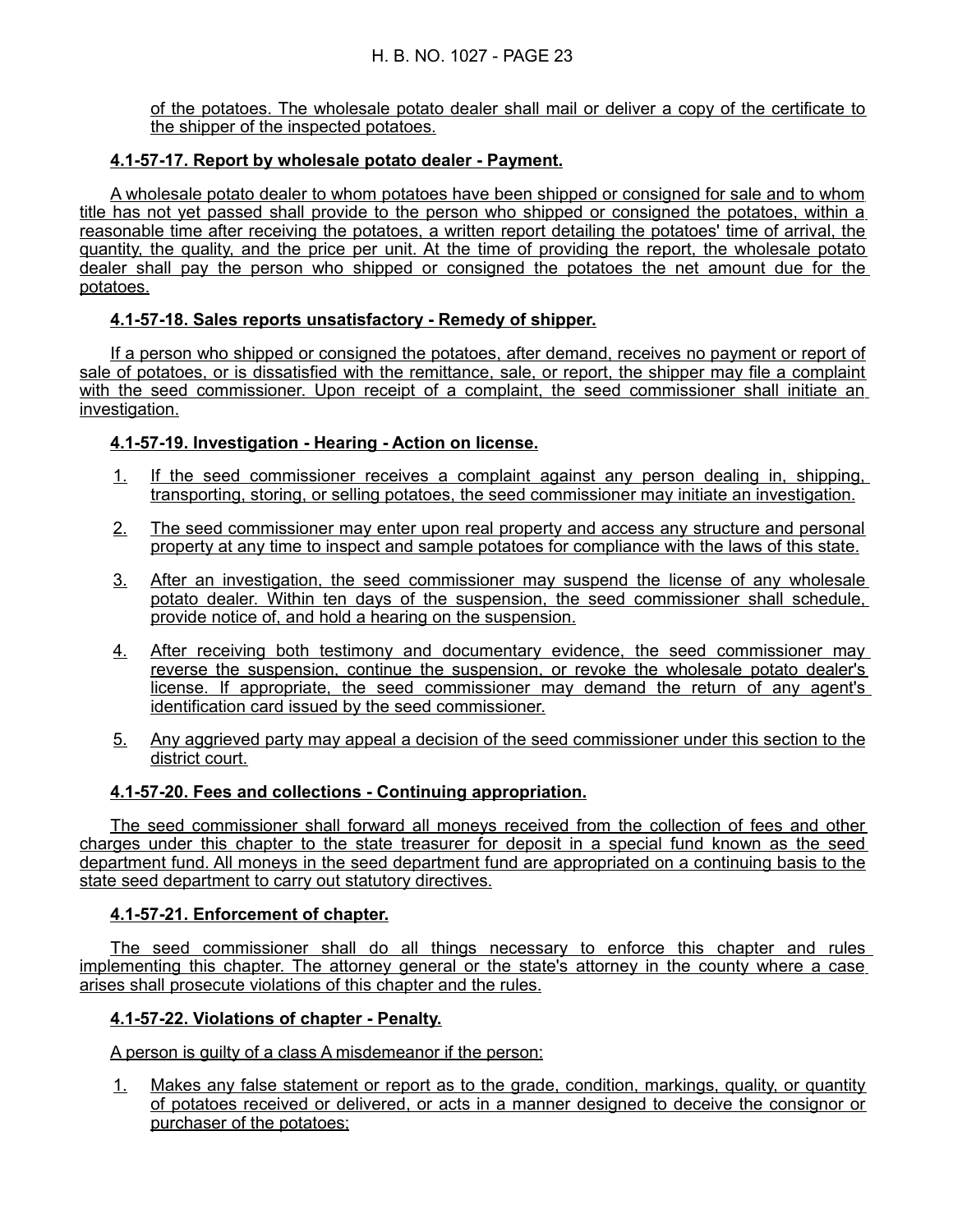### H. B. NO. 1027 - PAGE 24

- 2. Breaches any contract for the purchase or sale of potatoes to which the person was a party unless the breach is based on a state inspection certificate, secured with reasonable promptness after receipt of the shipment and showing that the kind or quality of potatoes is not that which was purchased or ordered;
- 3. Fails to account for potatoes or to pay for potatoes within the time required by this chapter;
- 4. Purchases for the person's own account any potatoes received on consignment, either directly or indirectly, without the consent of the consignor;
- 5. Issues false or misleading market quotations;
- 6. Cancels any quotations during the period advertised by the person;
- 7. Makes any false or misleading statement on an application for licensure as a wholesale potato dealer;
- 8. Increases the sales charges on shipped potatoes by means of fictitious sales;
- 9. Receives potatoes from foreign states or countries for sale or resale, within or outside this state, and gives the purchaser the impression through any method of advertising or description that the potatoes are from a source other than their true origin; or
- 10. Violates this chapter or any rule implementing this chapter.

**SECTION 6.** A new section to chapter 11-08 of the North Dakota Century Code is created and enacted as follows:

#### **Limitation on authority - Seed.**

Notwithstanding any other law, a county may not impose any requirements or restrictions pertaining to the registration, labeling, distribution, sale, handling, use, application, transportation, or disposal of seed.

**SECTION 7.** A new section to chapter 40-05 of the North Dakota Century Code is created and enacted as follows:

### **Limitation on authority - Seed.**

Notwithstanding any other law, a city may not impose any requirements or restrictions pertaining to the registration, labeling, distribution, sale, handling, use, application, transportation, or disposal of seed. This section does not apply to city zoning ordinances.

**SECTION 8.** A new section to chapter 58-03 of the North Dakota Century Code is created and enacted as follows:

#### **Limitation on authority - Seed.**

Notwithstanding any other law, a township may not impose any requirements or restrictions pertaining to the registration, labeling, distribution, sale, handling, use, application, transportation, or disposal of seed.

**SECTION 9. AMENDMENT.** Section 60-02-01 of the North Dakota Century Code is amended and reenacted as follows:

#### **60-02-01. Definitions.**

In this chapter, unless the context or subject matter otherwise requires:

1. "Commission" means the public service commission.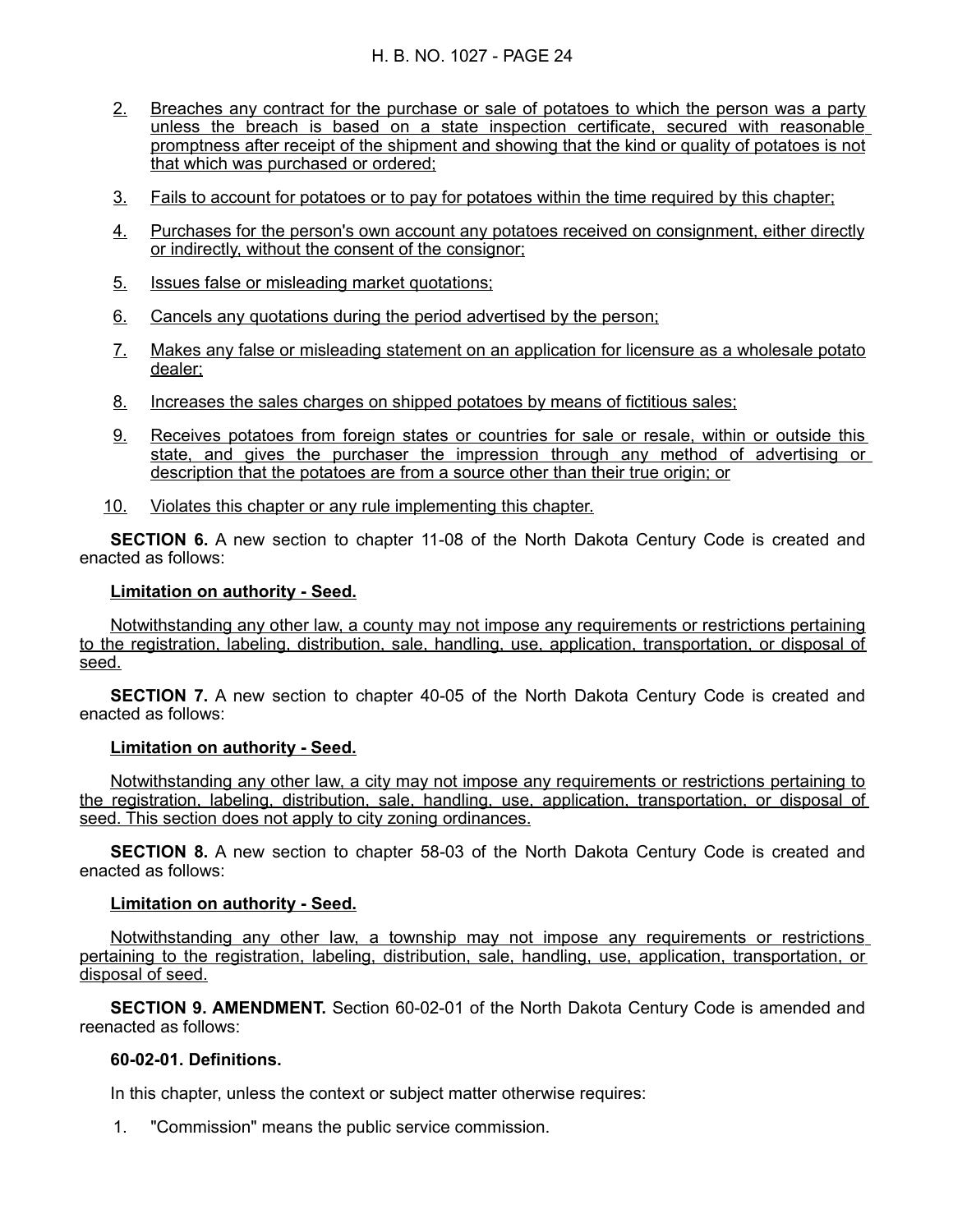### H. B. NO. 1027 - PAGE 25

- 2. "Credit-sale contract" means a written contract for the sale of grain pursuant to which the sale price is to be paid or may be paid more than thirty days after the delivery or release of the grain for sale and which contains the notice provided in subsection 7 of section 60-02-19.1. If a part of the sale price of a contract for the sale of grain is to be paid or may be paid more than thirty days after the delivery or release of the grain for sale, only such part of the contract is a credit-sale contract.
- 3. "Grain" means wheat, durum, oats, rye, barley, buckwheat, flaxseed, speltz, safflower, sunflower seeds, tame mustard, peas, beans, soybeans, corn, clover, millet, alfalfa, and any other commercially grown grain or grass seed. "Grain" as defined in this chapter shall not include grain or grass seeds owned by or in the possession of the warehouseman that have been cleaned, processed, and specifically identified for an intended use of planting for reproduction and for which a warehouse receipt has not been issued.
- 4. "Noncredit-sale contract" means a contract for the sale of grain other than a credit-sale contract.
- 5. "Public warehouse" means any elevator, mill, warehouse, subterminal, grain warehouse, terminal warehouse, or other structure or facility not licensed under the United States Warehouse Act [7 U.S.C. 241-273] in which grain is received for storing, buying, selling, shipping, or processing for compensation. Provided, however, that nothing in this chapter shall be construed to require a processor to receive, store, or purchase any lot or kind of grain at said facility.
- 6. "Public warehouseman" means the person operating a public warehouse that is located or doing business within this state, whether or not such owner or operator resides within this state. The term does not include a person who is permitted to sell seed under chapter 4-094.1-53, if that person does not store grain for the public and buys grain only for processing and subsequent resale as seed, or an authorized dealer or agent of a seed company holding a permit in accordance with section 4-09-14.44.1-53-38.
- 7. "Receipts" means grain warehouse receipts, scale tickets, checks, or other memoranda given by a public warehouseman for, or as evidence of, the receipt, storage, or sale of grain except when such memoranda was received as a result of a credit-sale contract.
- 8. "Receiving station" means any facility other than an individually licensed warehouse that is used by a licensed public warehouseman to receive and temporarily store grain prior to transferring the grain to the warehouseman's primary licensed warehouse location or delivering it directly to market.

**SECTION 10. AMENDMENT.** Section 60-02.1-01 of the North Dakota Century Code is amended and reenacted as follows:

#### **60-02.1-01. Definitions.**

In this chapter, unless the context or subject matter otherwise requires:

- 1. "Commission" means the public service commission.
- 2. "Credit-sale contract" means a written contract for the sale of grain pursuant to which the sale price is to be paid or may be paid more than thirty days after the delivery or release of the grain for sale and which contains the notice provided in subsection 7 of section 60-02.1-14. If a part of the sale price of a contract for the sale of grain is to be paid or may be paid more than thirty days after the delivery or release of the grain for sale, only such part of the contract is a credit-sale contract.
- 3. "Facility" means a structure in which grain purchased by a grain buyer is received or held.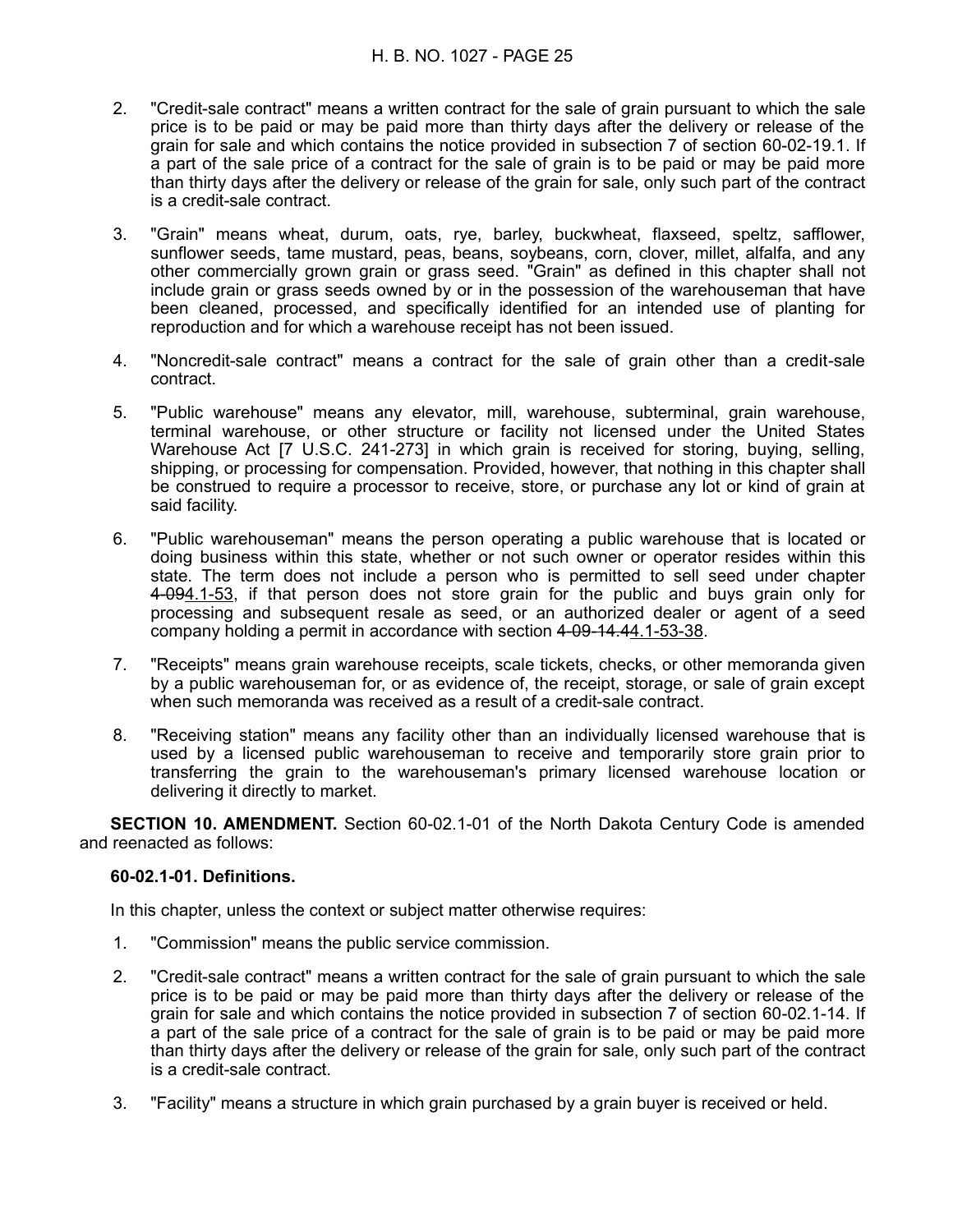- 4. "Facility-based grain buyer" means a grain buyer who operates a facility licensed under the United States Warehouse Act [7 U.S.C. 241-273] where grain is received.
- 5. "Grain" means wheat, durum, oats, rye, barley, buckwheat, flaxseed, speltz, safflower, sunflower seeds, tame mustard, peas, beans, soybeans, corn, clover, millet, alfalfa, and any other commercially grown grain or grass seed. "Grain" does not include grain or grass seeds owned by or in the possession of the grain buyer which have been cleaned, processed, and specifically identified for an intended use of planting for reproduction and for which a warehouse receipt has not been issued.
- 6. "Grain buyer" means any person, other than a public warehouseman as defined in chapter 60-02, who purchases or otherwise merchandises grain for compensation. The term does not include:
	- a. A producer of grain who purchases grain from other producers to complete a carload or truckload in which the greater portion of the load is grain grown by the producer or on-farm feedlot operations in which at least fifty percent of the livestock is owned by the owner of the farm.
	- b. A person who is permitted to sell seed under chapter 4-094.1-53, if that person buys grain only for processing and subsequent resale as seed.
	- c. A person who is an authorized dealer or agent of a seed company holding a permit in accordance with section  $4-09-14.44.1-53-38$ .
- 7. "Noncredit-sale contract" means a contract for the sale of grain other than a credit-sale contract.
- 8. "Receipts" means scale tickets, checks, or other memoranda given by a grain buyer for, or as evidence of, the receipt or sale of grain except when such memoranda was received as a result of a credit-sale contract.
- 9. "Roving grain buyer" means a grain buyer who does not operate a facility where grain is received.

**SECTION 11. REPEAL.** Chapters 4-09, 4-09.1, 4-11, 4-25, and 4-42 of the North Dakota Century Code are repealed.